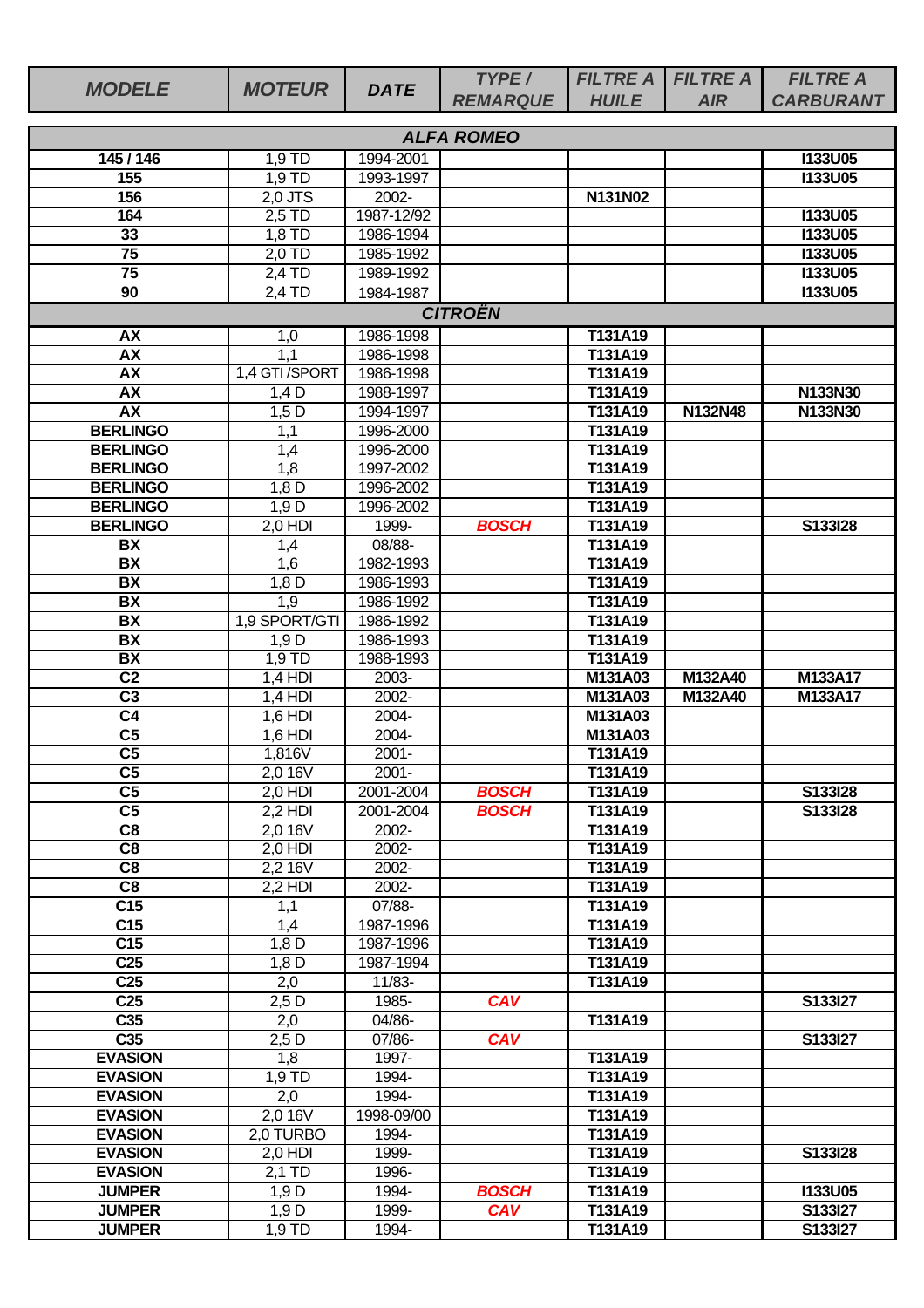| <b>MODELE</b>                      | <b>MOTEUR</b>    | <b>DATE</b>             | TYPE/           | <b>FILTRE A</b>    | <b>FILTRE A</b> | <b>FILTRE A</b>  |
|------------------------------------|------------------|-------------------------|-----------------|--------------------|-----------------|------------------|
|                                    |                  |                         | <b>REMARQUE</b> | <b>HUILE</b>       | <b>AIR</b>      | <b>CARBURANT</b> |
| <b>JUMPER</b>                      | 2,0              | 1994-                   |                 | T131A19            |                 |                  |
| <b>JUMPER</b>                      | 2,0 HDI          | 2002-                   |                 | T131A19            |                 |                  |
| <b>JUMPER</b>                      | $2,2$ HDI        | 2002-                   |                 | T131A19            |                 |                  |
| <b>JUMPER</b>                      | $2,5$ D          | 1994-2002               | <b>BOSCH</b>    |                    |                 | <b>I133U05</b>   |
| <b>JUMPER</b>                      | $2,5$ D          | 1994-2002               | <b>CAV</b>      |                    |                 | S133I27          |
| <b>JUMPER</b>                      | 2,5 TD           | 1994-2000               | <b>BOSCH</b>    |                    |                 | <b>I133U05</b>   |
| <b>JUMPER</b>                      | 2,5 TD           | 1994-2000               | CAV             |                    |                 | S133I27          |
| <b>JUMPER</b>                      | $2,5$ TDI        | 1996-2000               | <b>BOSCH</b>    |                    |                 | <b>I133U05</b>   |
| <b>JUMPER</b>                      | $2,5$ TDI        | 1996-2000               | <b>CAV</b>      |                    |                 | S133I27          |
| <b>JUMPER</b>                      | $2,8$ HDI        | 2000-                   |                 | O131L03            |                 |                  |
| <b>JUMPY</b>                       | 1,9D             | 1995-                   |                 | T131A19            |                 |                  |
| <b>JUMPY</b>                       | 1,9 TD           | 1995-                   |                 | T131A19            |                 |                  |
| <b>JUMPY</b>                       | 2,0 HDI          | 2000-                   | <b>BOSCH</b>    | T131A19            |                 | S133I28          |
| <b>SAXO</b><br><b>SAXO</b>         | 1,0<br>1,1       | 1996-<br>1996-07/00     |                 | T131A19<br>T131A19 |                 |                  |
| <b>SAXO</b>                        | 1,4              | 1996-07/00              |                 | T131A19            |                 |                  |
| <b>SAXO</b>                        | $1,5$ D          | 1996-                   |                 | T131A19            | N132N48         | N133N30          |
| <b>SAXO</b>                        | 1,6              | 1996-07/00              |                 | T131A19            |                 |                  |
| <b>SAXO</b>                        | 1,6 16V VTS      | 1996-                   |                 | T131A19            |                 |                  |
| <b>XANTIA</b>                      | 1,6              | 1993-1998               |                 | T131A19            |                 |                  |
| <b>XANTIA</b>                      | $\overline{1,8}$ | 1993-1998               |                 | T131A19            |                 |                  |
| <b>XANTIA</b>                      | 1,8 16V          | 1995-                   |                 | T131A19            |                 |                  |
| <b>XANTIA</b>                      | 1,9D             | 1993-1998               |                 | T131A19            |                 |                  |
| <b>XANTIA</b>                      | 1,9 TD           | 1993-                   |                 | T131A19            |                 |                  |
| <b>XANTIA</b>                      | 2,0              | 1995-                   |                 | T131A19            |                 |                  |
| <b>XANTIA</b>                      | 2,0 16V          | 1993-1998               |                 | T131A19            |                 |                  |
| <b>XANTIA</b>                      | 2,0 TURBO        | 1995-1998               |                 | T131A19            |                 |                  |
| <b>XANTIA</b>                      | 2,0 HDI          | 1999-                   | <b>BOSCH</b>    | T131A19            |                 | S133I28          |
| <b>XANTIA</b>                      | $2.1$ TD         | 1995-1999               |                 | T131A19            |                 |                  |
| XM                                 | 2,0              | 1989-1994               |                 | T131A19            |                 |                  |
| XM                                 | 2,0 16V          | 1994-2000               |                 | T131A19            |                 |                  |
| XM                                 | 2.0 TURBO        | 1992-2000               |                 | T131A19<br>T131A19 |                 |                  |
| XM<br><b>XSARA</b>                 | 2,1 TD           | 1989-2000<br>1994-08/00 |                 | T131A19            |                 |                  |
| <b>XSARA</b>                       | 1,4<br>$1,4$ HDI | 2003-                   |                 | M131A03            | M132A40         |                  |
| <b>XSARA</b>                       | $1,5$ D          | 1997-                   |                 | T131A19            | N132N48         | N133N30          |
| <b>XSARA</b>                       | 1,6              | 1997-2000               |                 | T131A19            |                 |                  |
| <b>XSARA</b>                       | $\overline{1,8}$ | 1997-2000               |                 | T131A19            |                 |                  |
| <b>XSARA</b>                       | 1,8 16V          | 1997-2000               |                 | T131A19            |                 |                  |
| <b>XSARA</b>                       | 1,8 D            | 1997-2000               |                 | T131A19            |                 |                  |
| <b>XSARA</b>                       | 1,8 TD           | 1997-2000               |                 | T131A19            |                 |                  |
| <b>XSARA</b>                       | 1,9D             | 1997-                   |                 | T131A19            |                 |                  |
| <b>XSARA</b>                       | $1,9$ TD         | 1997-                   |                 | T131A19            |                 |                  |
| <b>XSARA</b>                       | 2,0 16V          | 1998-                   |                 | T131A19            |                 |                  |
| <b>XSARA</b>                       | $2,0$ HDI        | 1999-                   | <b>BOSCH</b>    | T131A19            |                 | S133I28          |
| <b>XSARA PICASSO</b>               | $1,6$ HDI        | 2004-                   |                 | M131A03            |                 |                  |
| <b>XSARA PICASSO</b>               | 2,0 HDI          | 1999-                   | <b>BOSCH</b>    | T131A19            |                 | S133I28          |
| <b>ZX</b>                          | 1,1              | 1991-1997               |                 | T131A19            |                 |                  |
| $\overline{ZX}$<br>$\overline{ZX}$ | 1,4<br>1,6       | 1991-1998<br>1991-1997  |                 | T131A19<br>T131A19 |                 |                  |
| <b>ZX</b>                          | 1,8              | 1994-1997               |                 | T131A19            |                 |                  |
| $\overline{ZX}$                    | 1,8 16V          | 1996-1998               |                 | T131A19            |                 |                  |
| <b>ZX</b>                          | $1,8$ D          | 1997-                   |                 | T131A19            |                 |                  |
| <b>ZX</b>                          | 1,9D             | 1991-1997               |                 | T131A19            |                 |                  |
| $\overline{ZX}$                    | 1,9 TD           | 1992-1998               |                 | T131A19            |                 |                  |
| <b>ZX</b>                          | 2,0              | 1994-1997               |                 | T131A19            |                 |                  |
| $\overline{ZX}$                    | $2,0$ 16 $V$     | 1992-1997               |                 | T131A19            |                 |                  |
|                                    |                  |                         | <b>FIAT</b>     |                    |                 |                  |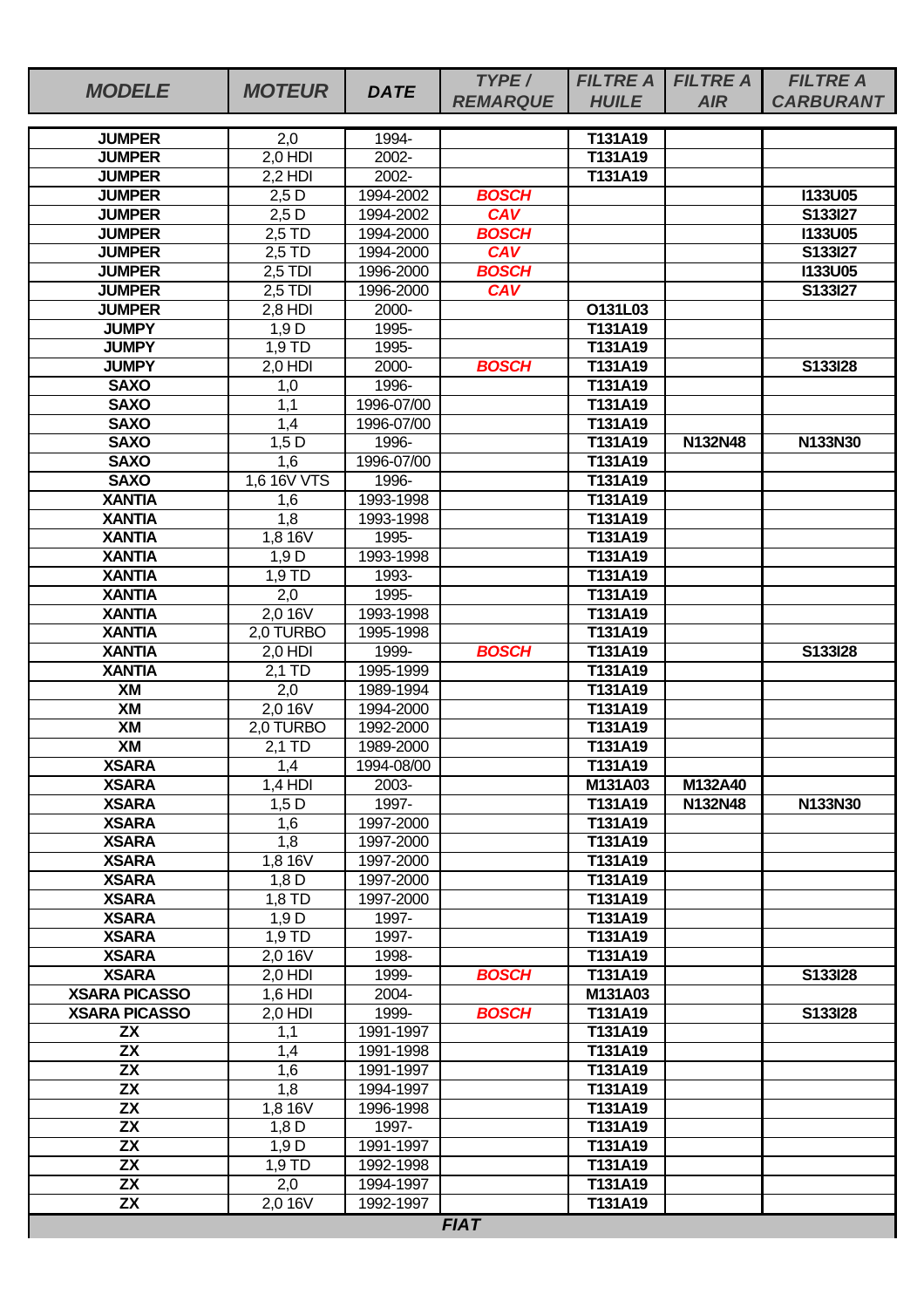| <b>MODELE</b>                  | <b>MOTEUR</b>     | <b>DATE</b>         | TYPE/                         | <b>FILTRE A</b>    | <b>FILTRE A</b> | <b>FILTRE A</b>    |
|--------------------------------|-------------------|---------------------|-------------------------------|--------------------|-----------------|--------------------|
|                                |                   |                     | <b>REMARQUE</b>               | <b>HUILE</b>       | <b>AIR</b>      | <b>CARBURANT</b>   |
| <b>BRAVA / BRAVO</b>           | 1,9D              | 1995-2001           |                               |                    |                 | <b>N133N30</b>     |
| <b>BRAVA / BRAVO</b>           | 1.9 <sub>TD</sub> | 1996-04/99          | <b>75 CV</b>                  |                    |                 | N133N30            |
| <b>BRAVA / BRAVO</b>           | 1,9 TD            | 1996-2001           | <b>100 CV</b>                 |                    |                 | N133N30            |
| <b>CROMA</b>                   | $1,9$ TD          | 1989-1996           |                               |                    |                 | <b>I133U05</b>     |
| <b>CROMA</b>                   | 1,9 TDID          | 1992-1996           |                               |                    |                 | <b>I133U05</b>     |
| <b>CROMA</b>                   | $2,5$ D           | 1985-1989           |                               | O131L03            |                 | <b>I133U05</b>     |
| <b>CROMA</b>                   | $2,5$ TD          | 1985-1996           |                               | O131L03            |                 | <b>I133U05</b>     |
| <b>DUCATO</b>                  | 1,9D              | 1987-1994           |                               |                    |                 | <b>I133U05</b>     |
| <b>DUCATO</b>                  | 1,9D              | 1994-2002           | <b>MOT FIAT</b>               |                    |                 | <b>I133U05</b>     |
| <b>DUCATO</b>                  | 1,9D              | 04/98-2002          | <b>MOT PSA</b>                | T131A19            |                 | <b>I133U05</b>     |
| <b>DUCATO</b>                  | 1,9 TD            | 1989-1994           |                               | T131A19            |                 | <b>I133U05</b>     |
| <b>DUCATO</b>                  | 1,9 TD            | 1994-2002           | <b>MOT FIAT</b>               |                    |                 | <b>I133U05</b>     |
| <b>DUCATO</b>                  | 1,9 TD            | 04/98-2002          | <b>MOT PSA</b>                | T131A19            |                 | <b>I133U05</b>     |
| <b>DUCATO</b><br><b>DUCATO</b> | $1,9$ TDI         | 10/98-2002          |                               | T131A19<br>T131A19 |                 | <b>I133U05</b>     |
| <b>DUCATO</b>                  | 2,0<br>$2.0$ JTD  | 10/83-<br>$2002 -$  |                               | <b>T131A19</b>     |                 |                    |
| <b>DUCATO</b>                  | 2.4 <sub>D</sub>  | 1981-1990           | <b>BOSCH</b>                  |                    |                 | <b>I133U05</b>     |
| <b>DUCATO</b>                  | $2,4$ D           | 1981-1990           | CAV                           |                    |                 | S133I27            |
| <b>DUCATO</b>                  | $2,4$ D           | 09/85-1990          | <b>BOSCH</b>                  | O131L03            |                 | <b>I133U05</b>     |
| <b>DUCATO</b>                  | 2,4 TD            | 1986-1990           | <b>BOSCH</b>                  | O131L03            |                 | <b>I133U05</b>     |
| <b>DUCATO</b>                  | 2,4 TD            | 1986-1990           | <b>CAV</b>                    | O131L03            |                 | S133I27            |
| <b>DUCATO</b>                  | $2,5$ D           | 1982-1994           | <b>BOSCH</b>                  |                    |                 | <b>I133U05</b>     |
| <b>DUCATO</b>                  | $2,5$ D           | 1982-1994           | <b>CAV</b>                    |                    |                 | S133I27            |
| <b>DUCATO</b>                  | $2,5$ D           | 09/85-1994          | <b>BOSCH</b>                  | O131L03            |                 | <b>I133U05</b>     |
| <b>DUCATO</b>                  | $2,5$ D           | 1994-2002           |                               | O131L03            |                 | <b>I133U05</b>     |
| <b>DUCATO</b>                  | 2,5 TD            | 1990-1994           | <b>BOSCH</b>                  | O131L03            |                 | <b>I133U05</b>     |
| <b>DUCATO</b>                  | $2.5$ TD          | 1990-1994           | CAV                           | O131L03            |                 | S133I27            |
| <b>DUCATO</b>                  | $2,5$ TDI         | 1994-2002           |                               | O131L03            |                 | <b>I133U05</b>     |
| <b>DUCATO</b>                  | $2,8$ D           | 1998-2002           |                               | O131L03            |                 | <b>I133U05</b>     |
| <b>DUCATO</b>                  | $2,8$ TDI         | 1998-2002           |                               | O131L03            |                 | <b>I133U05</b>     |
| <b>DUCATO</b>                  | 2,8 JTD           | 2000-               |                               | O131L03            |                 |                    |
| <b>FIORINO</b>                 | $1,7$ D           | $-12/90$            |                               |                    |                 | <b>I133U05</b>     |
| <b>FIORINO</b>                 | $1,7$ D           | $01/91 -$           |                               |                    |                 | N133N30            |
| <b>FIORINO</b>                 | 1,7 TD            | 1999-               | <b>BOSCH</b>                  |                    |                 | <b>I133U05</b>     |
| <b>FIORINO</b>                 | 1.7 TD            | 1999-               | <b>CAV</b>                    |                    |                 | N133N30            |
| <b>IDEA</b>                    | $1,3$ JTD         | 2003-               |                               | S131l05            |                 |                    |
| <b>MAREA</b><br><b>MAREA</b>   | 1,9 TD<br>1,9 TD  | 1996-02/99<br>1996- | <b>75 CV</b><br><b>100 CV</b> |                    |                 | N133N30<br>N133N30 |
| <b>PANDA</b>                   | 1,3D              | 1986-1992           |                               |                    |                 | <b>I133U05</b>     |
| <b>PANDA</b>                   | $1,3$ JTD         | 2003-               |                               | S131I05            |                 |                    |
| <b>PUNTO</b>                   | $1,3$ JTD         | 2003-               |                               | S131I05            |                 |                    |
| <b>SCUDO</b>                   | 1,9D              | 1996-               |                               | T131A19            |                 |                    |
| <b>SCUDO</b>                   | 1,9 TD            | 1995-               |                               | T131A19            |                 |                    |
| <b>SCUDO</b>                   | 2,0 JTD           | 2000-               | <b>BOSCH</b>                  |                    |                 | S133I28            |
| <b>TEMPRA</b>                  | $1,9$ TD          | 1990-1996           |                               |                    |                 | <b>I133U05</b>     |
| <b>TIPO</b>                    | $1,7$ D           | 1988-1995           |                               |                    |                 | <b>I133U05</b>     |
| <b>TIPO</b>                    | 1,9D              | 1990-1993           | <b>BOSCH</b>                  |                    |                 | <b>I133U05</b>     |
| <b>TIPO</b>                    | 1,9D              | 1991-1996           | <b>CAV</b>                    |                    |                 | N133N30            |
| <b>TIPO</b>                    | 1,9 TD            | 1987-12/92          |                               |                    |                 | <b>I133U05</b>     |
| <b>TIPO</b>                    | $1,9$ TD          | 1993-               |                               |                    |                 | N133N30            |
| <b>ULYSSE</b>                  | 1,8               | 1996-2002           |                               | T131A19            |                 |                    |
| <b>ULYSSE</b>                  | 1,9 TD            | 1995-2002           |                               | T131A19            |                 |                    |
| <b>ULYSSE</b>                  | 2,0               | 1994-2002           |                               | T131A19            |                 |                    |
| <b>ULYSSE</b>                  | 2,0,16V           | 1998-2002           |                               | T131A19            |                 |                    |
| <b>ULYSSE</b>                  | 2,0 TURBO         | 1998-2002           |                               | T131A19            |                 |                    |
| <b>ULYSSE</b>                  | 2,0 JTD           | 1999-               |                               | T131A19            |                 | S133I28            |
| <b>ULYSSE</b>                  | 2,1 TD            | 1996-1999           |                               | T131A19            |                 |                    |
| <b>ULYSSE</b>                  | 2,2 16V           | 2002-               |                               | T131A19            |                 |                    |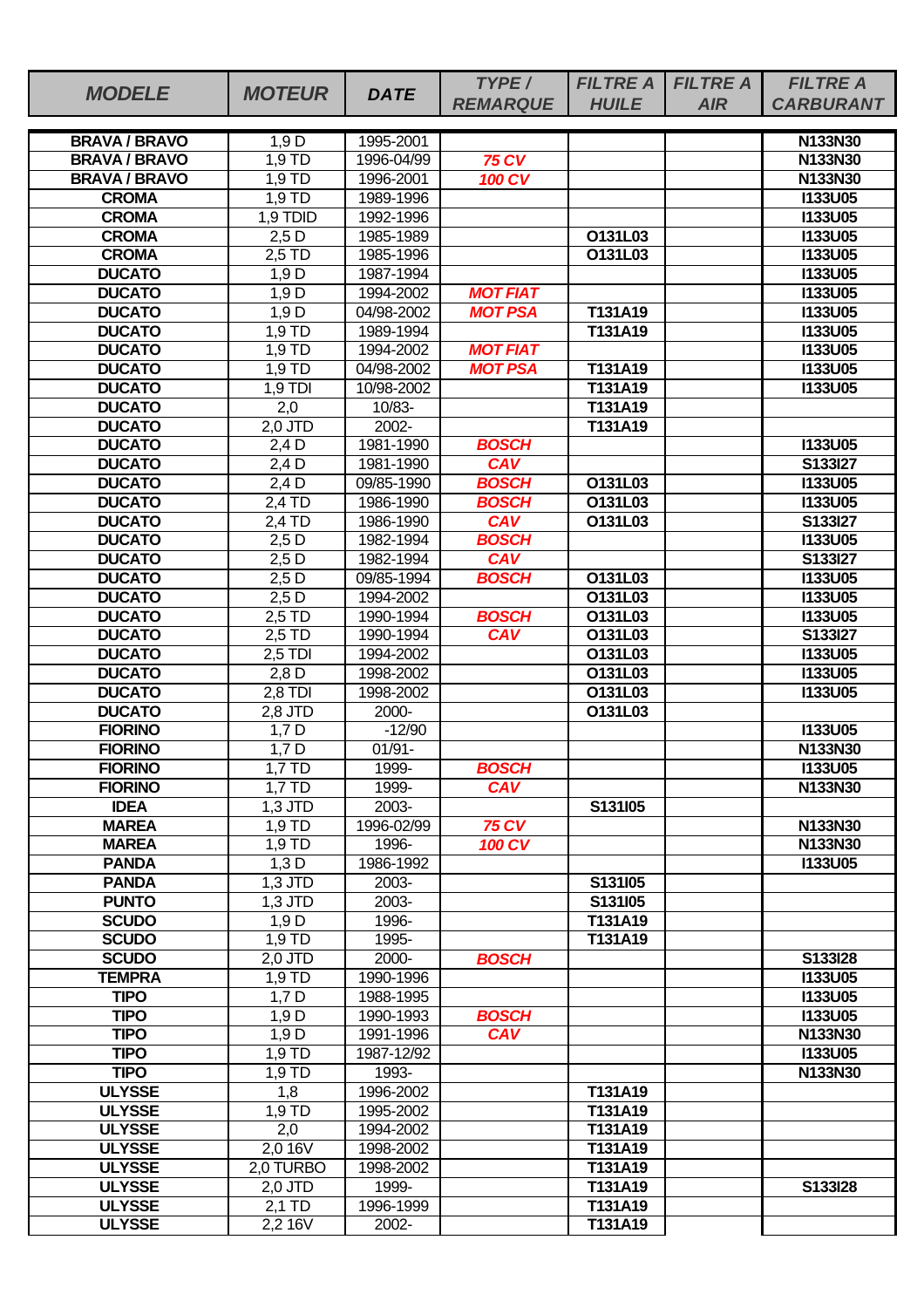|                       |                      |             | TYPE/            | <b>FILTRE A</b> | <b>FILTRE A</b> | <b>FILTRE A</b>  |
|-----------------------|----------------------|-------------|------------------|-----------------|-----------------|------------------|
| <b>MODELE</b>         | <b>MOTEUR</b>        | <b>DATE</b> | <b>REMARQUE</b>  | <b>HUILE</b>    | <b>AIR</b>      | <b>CARBURANT</b> |
|                       |                      |             |                  |                 |                 |                  |
| <b>ULYSSE</b>         | 2,2 JTD              | 2002-       |                  | T131A19         |                 |                  |
| <b>UNO</b>            | 1,3D                 | 1983-1992   |                  |                 |                 | <b>I133U05</b>   |
| <b>UNO</b>            | 1,4 TD               | 1986-1990   |                  |                 |                 | <b>I133U05</b>   |
| <b>UNO</b>            | $1,7$ D              | 1986-1994   |                  |                 |                 | <b>I133U05</b>   |
| <b>UNO</b>            | 1,9D                 | 1989-1994   |                  |                 |                 | <b>I133U05</b>   |
|                       |                      |             | <b>FORD</b>      |                 |                 |                  |
| <b>ECOVAN</b>         | $2,0$ D              | 1986-1992   |                  | M131A13         |                 |                  |
| <b>ESCORT</b>         | $1,8$ D              | 1988-       | <b>CAV</b>       | M131A20         |                 | S133I27          |
| <b>ESCORT</b>         | $1,8$ TD             | 1993-       | <b>CAV</b>       | M131A20         |                 | S133I27          |
| <b>EXPLORER</b>       |                      | 2000-       |                  | N131N10         |                 |                  |
|                       | 4,0                  |             |                  |                 |                 |                  |
| <b>FIESTA</b>         | $1,25\overline{16V}$ | 1996-11/99  |                  | M131A22         | M132A22         | M133A30          |
| <b>FIESTA</b>         | 1,2516V              | 11/99-2002  |                  | M131A22         |                 | M133A30          |
| <b>FIESTA</b>         | 1,3                  | 1996-2002   |                  | M131A19         | M132A22         | M133A30          |
| <b>FIESTA</b>         | 1,416V               | 1996-2002   |                  | M131A22         | M132A22         | M133A30          |
| <b>FIESTA</b>         | 1,4 16V              | 2002-       |                  | M131A22         |                 |                  |
| <b>FIESTA</b>         | 1,4 TDCI             | 2002-       |                  | M131A03         | M132A40         | M133A17          |
| <b>FIESTA</b>         | 1,6 16V              | 04/99-2002  |                  |                 | M132A22         |                  |
| <b>FIESTA</b>         | 1,6 TDCI             | 2002-       |                  | M131A03         |                 |                  |
| <b>FIESTA</b>         | $1,8$ D              | 1989-1995   |                  | M131A20         |                 | M133A31          |
| <b>FIESTA</b>         | $1,8$ D              | 1996-2000   |                  | M131A20         | M132A22         | M133A31          |
| <b>FIESTA</b>         | $1,8$ D              | 2000-2002   |                  |                 | M132A22         |                  |
| <b>FIESTA</b>         | 1,8 TD               | 1993-1995   |                  | M131A20         |                 | M133A31          |
| <b>FIESTA COURIER</b> | 1,3                  | 1996-       |                  |                 | M132A22         |                  |
| <b>FIESTA COURIER</b> | 1,4                  | 1996-       |                  | M131A22         | M132A22         |                  |
| <b>FIESTA COURIER</b> | $1,8$ D              | 1996-       | <b>CAV</b>       | M131A20         | M132A22         | S133I27          |
| <b>FIESTA COURIER</b> | $1,8$ D              | 2000-       |                  |                 | M132A22         |                  |
| <b>FOCUS</b>          | 1,4 16V              | 1998-       |                  | M131A22         |                 |                  |
| <b>FOCUS</b>          | 1,6 TDCI             | 2004-       |                  | M131A03         |                 |                  |
| <b>FOCUS C-MAX</b>    | 1,6 TDCI             | $2003 -$    |                  | M131A03         |                 |                  |
| <b>FOCUS C-MAX</b>    | 1,6                  | 2003-       |                  | M131A22         |                 |                  |
| <b>FUSION</b>         | 1,4 16V              | 2002-       |                  | M131A22         |                 |                  |
| <b>FUSION</b>         | 1,4 TDCI             | 2002-       |                  | M131A03         | M132A40         | M133A17          |
| <b>FUSION</b>         | 1,6 TDCI             | 2004-       |                  | M131A03         |                 |                  |
| <b>MAVERICK</b>       | 2,4                  | 1993-       |                  | N131N05         | N132N08         | N133N25          |
| <b>MAVERICK</b>       | 2,7 TD               | 1993-04/96  |                  | <b>N131N14</b>  | N132N17         | <b>N133N09</b>   |
| <b>MAVERICK</b>       | 2,7 TD               | 05/96-12/96 |                  | N131N14         | N132N38         | N133N09          |
| <b>MAVERICK</b>       | 2,7 TDI              | 1997-       |                  | N131N10         | N132N38         | N133N09          |
| <b>MONDEO</b>         | $1,8$ TD             | 1993-       | CAV              | M131A20         |                 | S133I27          |
| <b>MONDEO II</b>      | 1,8                  | 2000-       |                  | M131A09         |                 |                  |
| <b>MONDEO II</b>      | 2,0                  | 2000-       |                  | M131A09         |                 |                  |
| <b>ORION</b>          | $1,8$ D              | 1989-       |                  | M131A20         |                 |                  |
| <b>ORION</b>          | 1,8 TD               | 1992-       |                  | M131A20         |                 |                  |
| <b>PROBE</b>          | 2,0 16V              | 1993-02/96  |                  | M131A15         | M132A49         | M133A28          |
| <b>PROBE</b>          | 2,2                  | 1991-12/92  |                  |                 | M132A22         |                  |
| <b>PROBE</b>          | 2,5                  | 1991-12/92  |                  | M131A15         | M132A49         | M133A28          |
| <b>PUMA</b>           | 1,4 16V              | 1997-2000   |                  | M131A22         | M132A22         |                  |
| <b>PUMA</b>           | 1,6 16V              | 2000-2001   |                  |                 | M132A22         |                  |
| <b>PUMA</b>           | 1,7 16V              | 1997-2001   |                  |                 | M132A22         | M133A30          |
| <b>RANGER</b>         | $2,5$ D              | 1999-       | chassis UF1      | M131l05         |                 | T133A57          |
| <b>RANGER</b>         | $2,5$ D              | 1999-       | chassis UF8      | M131I05         | M132A50         | T133A57          |
| <b>RANGER</b>         | 2,5 TD               | 1999-       |                  | M131I05         |                 | M133A03          |
| <b>SIERRA</b>         | $1,8$ TD             | 1988-       |                  | M131A20         |                 |                  |
|                       |                      |             | <b>INNOCENTI</b> |                 |                 |                  |
|                       |                      |             | <b>CL10</b>      |                 |                 | D133U07          |
| <b>MINI</b>           | 1,0 D                | 1984-1989   |                  | D131U01         | D132U06         |                  |
|                       |                      |             | <b>JEEP</b>      |                 |                 |                  |
| <b>CHEROKEE</b>       | 2,1 TD               | 1989-1992   |                  | N131N02         |                 |                  |
| <b>NEW CHEROKEE</b>   | 2,5 TD               | 2001-2003   | <b>KJ</b>        | H131l03         |                 |                  |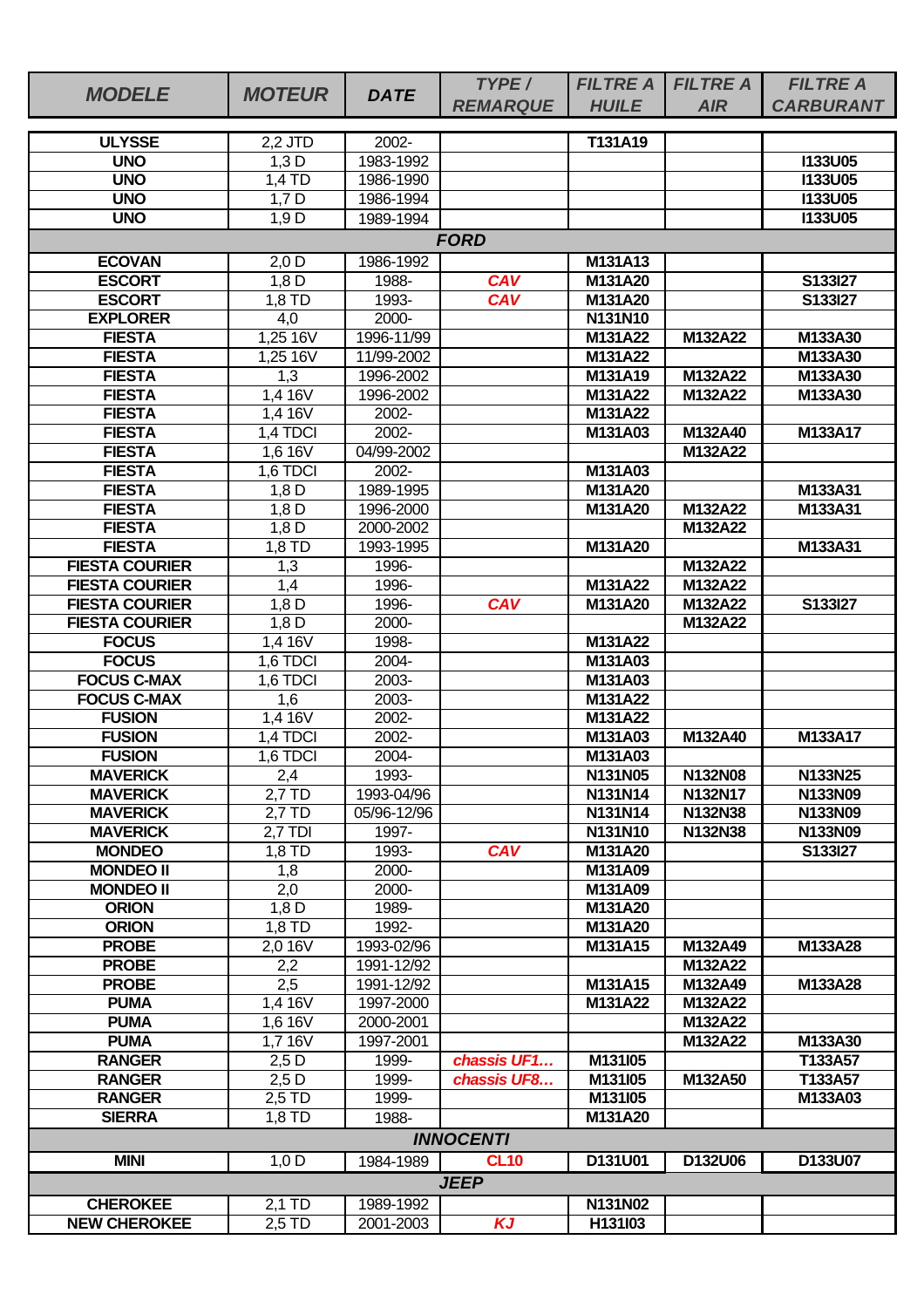| <b>MODELE</b>                                      | <b>MOTEUR</b>       | <b>DATE</b>             | TYPE/<br><b>REMARQUE</b> | <b>FILTRE A</b><br><b>HUILE</b> | <b>FILTRE A</b><br><b>AIR</b> | <b>FILTRE A</b><br><b>CARBURANT</b> |
|----------------------------------------------------|---------------------|-------------------------|--------------------------|---------------------------------|-------------------------------|-------------------------------------|
| <b>LIBERTY</b>                                     | 2,5 TD              | 2001-2003               |                          | H131l03                         |                               |                                     |
| <b>VOYAGER</b>                                     | 2,5 TD              | $2001 -$                |                          | H131l03                         |                               |                                     |
|                                                    |                     |                         | <b>LADA</b>              |                                 |                               |                                     |
| 2110                                               | 2,0 16V             | 1996-                   |                          | D131O01                         |                               |                                     |
| <b>NIVA</b>                                        | 1,9D                | 1987-                   |                          | T131A19                         |                               | S133I27                             |
|                                                    |                     |                         | <b>LANCIA</b>            |                                 |                               |                                     |
| <b>DEDRA</b>                                       | 1,9 TD              | 1989-                   |                          |                                 |                               | <b>I133U05</b>                      |
| <b>DELTA</b>                                       | 1,9 TD              | 1986-1994               | <b>BOSCH</b>             |                                 |                               | <b>I133U05</b>                      |
| <b>DELTA</b>                                       | 1,9 TD              | 1994-                   |                          |                                 |                               | <b>I133U05</b>                      |
| <b>YPSILON</b>                                     | $1,3$ JTD           | 2003-                   |                          | S131I05                         |                               |                                     |
| <b>ZETA</b>                                        | 1,9 TD              | 1995-1999               |                          | T131A19                         |                               |                                     |
| <b>ZETA</b>                                        | 2,0.16V             | 1998-07/00              |                          | T131A19                         |                               |                                     |
| <b>ZETA</b>                                        | 2,0 TURBO           | 1995-                   |                          | T131A19                         |                               |                                     |
| <b>ZETA</b>                                        | 2,0 JTD             | 1999-                   |                          | T131A19                         |                               | S133I28                             |
| <b>ZETA</b>                                        | $2,1$ TD            | 1996-1999               |                          | T131A19                         |                               |                                     |
|                                                    |                     |                         | <b>LOTUS</b>             |                                 |                               |                                     |
| <b>ELAN</b>                                        | 1,6                 | 1989-1995               |                          | M131A13                         | <b>N132N08</b>                |                                     |
| <b>ELAN</b>                                        | 1,6 TURBO           | 1989-1995               |                          | M131A13                         |                               |                                     |
|                                                    |                     |                         | <b>MERCEDES</b>          |                                 |                               |                                     |
| 190 D                                              | $2,0$ D             | 1983-1993               | <b>W201</b>              | S131G01                         | D132007                       |                                     |
| 190D                                               | $2,5$ D             | 1985-1993               | <b>W201</b>              | S131G01                         | S132G01                       |                                     |
| 190 TD                                             | 2,5 TD              | 1988-1993               | <b>W201</b>              | S131G01                         |                               |                                     |
| 200                                                | 2,0                 | 1993-1996               | W124                     | S131G02                         |                               |                                     |
| 200D                                               | $2,0$ D             | 1984-1995               | <b>W124</b>              | S131G01                         | D132O07                       |                                     |
| 200 TD                                             | $2,0$ TD            | 1985-1991               | <b>W124</b>              | S131G01                         | D132O07                       |                                     |
| 220                                                | 2,2                 | 1993-1997               | <b>W124</b>              | S131G02                         |                               |                                     |
| 250D                                               | $2,5$ D             | 1985-1993               | <b>W124</b>              | S131G01                         | S132G01                       |                                     |
| 250 TD                                             | $2.5$ TD            | 1988-1993               | <b>W124</b>              | S131G01                         |                               |                                     |
| 280                                                | 2,8                 | 1993-1995               | <b>W124</b>              | S131G02                         |                               |                                     |
| 300 D                                              | $\overline{3}$ ,0 D | 1984-1993               | <b>W124</b>              | S131G01                         |                               |                                     |
| 300 TD                                             | $3.0$ TD            | 1986-1993               | W124/126                 | S131G01                         |                               |                                     |
| 320                                                | 3,2                 | 1993-1995               | W124                     | S131G02                         |                               |                                     |
| 36 AMG                                             | 3,6                 | 1994-1997               | W124                     | S131G02                         |                               |                                     |
| C 180                                              | 1,8                 | 1993-2000               | <b>W202</b>              | S131G02                         |                               |                                     |
| C 180                                              | 1,8                 | 2000-2002               | W203                     | S131G02                         |                               |                                     |
| C <sub>200</sub>                                   | 2,0                 | 1994-2000               | <b>W202</b>              | S131G02                         |                               |                                     |
| <b>C 200 KOMPRESSOR</b><br><b>C 200 KOMPRESSOR</b> | 2,0                 | 1995-2000               | <b>W202</b><br>W203      | S131G02                         |                               |                                     |
| C 200 D                                            | 2,0<br>$2,0$ D      | 2000-2002<br>1993-12/94 | <b>W202</b>              | S131G02<br>S131G01              |                               |                                     |
| C 220 D                                            | $2,2$ D             | 1993-06/94              | <b>W202</b>              | S131G01                         |                               |                                     |
| C <sub>220</sub>                                   | 2,2                 | 1993-1996               | <b>W202</b>              | S131G02                         |                               |                                     |
| C 230                                              | 2,3                 | 1996-1997               | <b>W202</b>              | S131G02                         |                               |                                     |
| C 230 KOMPRESSOR                                   | 2,3                 | 1995-2000               | <b>W202</b>              | S131G02                         |                               |                                     |
| <b>C 230 KOMPRESSOR</b>                            | 2,3                 | 2000-2002               | <b>W203</b>              | S131G02                         |                               |                                     |
| C 250                                              | $2,5$ D             | 1993-06/94              | <b>W202</b>              | S131G01                         |                               |                                     |
| C 280                                              | 2,8                 | 1993-1997               | <b>W202</b>              | S131G02                         |                               |                                     |
| <b>C 36 AMG</b>                                    | 3,6                 | 1994-2000               | <b>W202</b>              | S131G02                         |                               |                                     |
| E 200                                              | 2,0                 | 1995-2000               | W <sub>210</sub>         | S131G02                         |                               |                                     |
| E 200 KOMPRESSOR                                   | 2,0                 | 1997-2003               | W <sub>210</sub>         | S131G02                         |                               |                                     |
| E 230                                              | 2,3                 | 1995-1997               | W <sub>210</sub>         | S131G02                         |                               |                                     |
| E 280                                              | 2,8                 | 1996-1997               | W <sub>210</sub>         | S131G02                         |                               |                                     |
| E 320                                              | 3,2                 | 1995-1997               | W <sub>210</sub>         | S131G02                         |                               |                                     |
| <b>E 36 AMG</b>                                    | 3,6                 | 1996-2002               | W <sub>210</sub>         | S131G02                         |                               |                                     |
| G 250 D                                            | $2,5$ D             | 1987-1994               | W460 / W463              | S131G01                         | S132G01                       |                                     |
| G 290 D<br>G 300 D                                 | 2,9 D<br>$3,0$ D    | 1992-1997<br>1989-1995  | W463<br><b>W463</b>      | S131G01<br>S131G01              |                               |                                     |
| G 320                                              | 3,2                 | 1994-1998               | W460 / W463              | S131G02                         |                               |                                     |
|                                                    |                     |                         |                          |                                 |                               |                                     |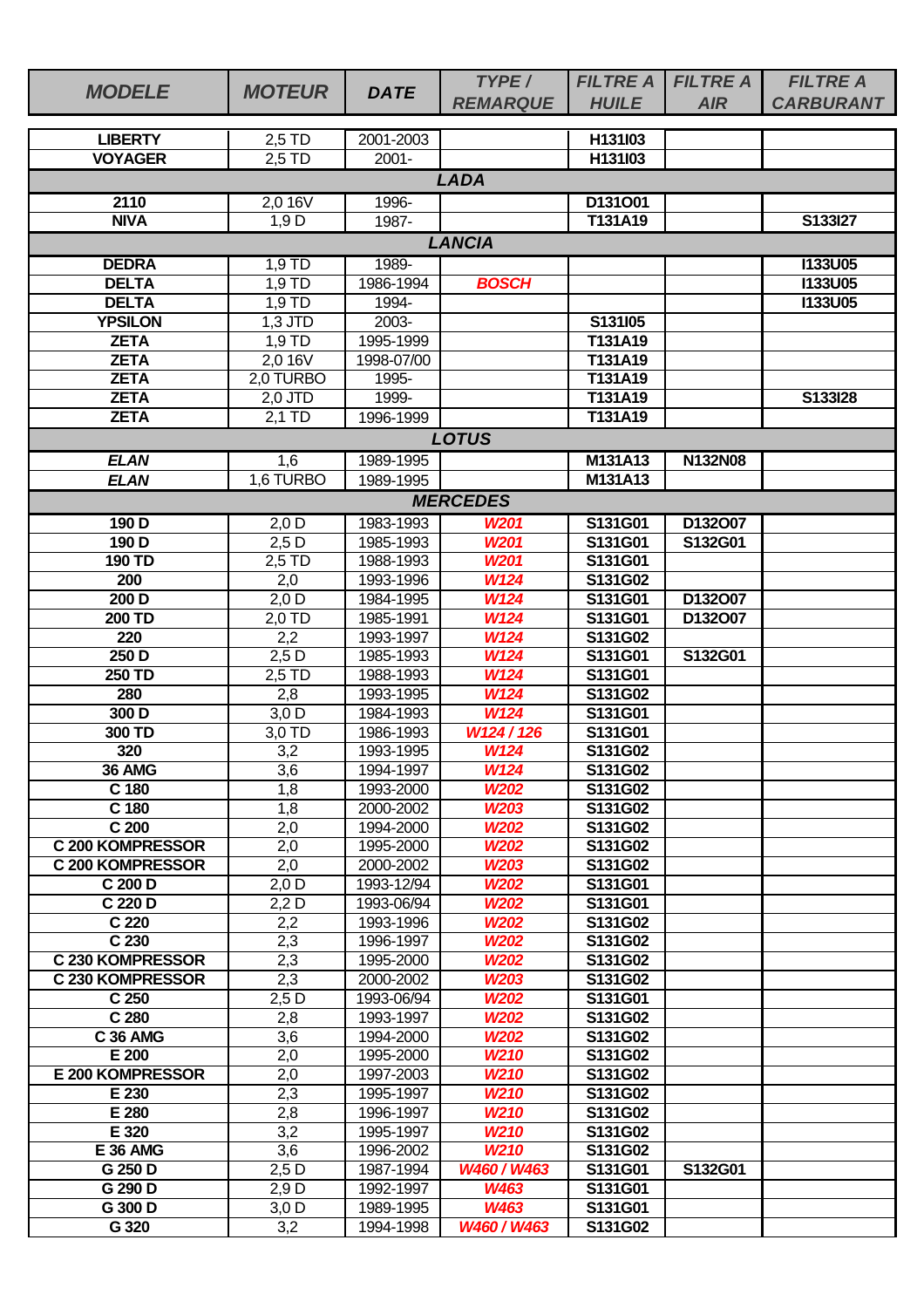|                                                        |                  |                        | TYPE/                      | <b>FILTRE A</b>      | <b>FILTRE A</b> | <b>FILTRE A</b>  |
|--------------------------------------------------------|------------------|------------------------|----------------------------|----------------------|-----------------|------------------|
| <b>MODELE</b>                                          | <b>MOTEUR</b>    | <b>DATE</b>            | <b>REMARQUE</b>            | <b>HUILE</b>         | <b>AIR</b>      | <b>CARBURANT</b> |
|                                                        |                  |                        |                            |                      |                 |                  |
| G 350 D                                                | $2,5$ D          | 1991-1993              | <b>W463</b>                | S131G01              |                 |                  |
| <b>G 36 AMG</b>                                        | $\overline{3,6}$ | 1995-1998              | W 463                      | S131G02              |                 |                  |
| <b>ML 230</b>                                          | 2,3              | 1997-2001              | W163                       | S131G02              |                 |                  |
| <b>S 350 TD</b>                                        | 2,5 TD           | 1993-1998              | W140                       | S131G01              |                 |                  |
| S 280                                                  | 2,8              | 1993-1998              | <b>W140</b>                | S131G02              |                 |                  |
| S 320                                                  | 3,2              | 1993-1998              | W140                       | S131G02              |                 |                  |
| <b>SLK 200</b>                                         | 2,0              | 1996-2000              | <b>R170</b>                | S131G02<br>S131G02   |                 |                  |
| <b>SLK 200 KOMPRESSOR</b><br><b>SLK 230 KOMPRESSOR</b> | 2,0              | 1996-2004              | <b>R170</b><br><b>R170</b> | S131G02              |                 |                  |
| V <sub>200</sub>                                       | 2,3<br>2,0       | 1996-2004<br>1996-2003 | 638                        | S131G02              |                 |                  |
| V 230                                                  |                  | 1996-2003              | 638                        | S131G02              |                 |                  |
| <b>VITO</b>                                            | 2,3<br>2,0       | 1995-2003              | 638                        | S131G02              |                 |                  |
| <b>VITO</b>                                            | 2,3              | 1996-2003              | 638                        | S131G02              |                 |                  |
|                                                        |                  |                        |                            |                      |                 |                  |
|                                                        |                  |                        | <b>MINI</b>                |                      |                 |                  |
| <b>ONE</b>                                             | $1,4$ TD         | $2001 -$               |                            | T131A11              | T132A37         |                  |
| <b>ONE</b>                                             | 1,6              | $2001 -$               |                            | U131L01              | U132L01         |                  |
| <b>ONE</b>                                             | 1,6 TURBO        | 2002-                  |                            | U131L01              |                 |                  |
|                                                        |                  |                        | <b>OPEL</b>                |                      |                 |                  |
| <b>AGILA</b>                                           | 1,012V           | 2000-                  |                            | O131L04              | S132I29         |                  |
| <b>AGILA</b>                                           | 1,216V           | 2000-                  |                            | O131L04              | S132I29         |                  |
| <b>AGILA</b>                                           | 1,3 CTDI         | 2003-                  |                            | S131I05              | S132I32         |                  |
| <b>ASTRA</b>                                           | 1,216V           | 1998-                  |                            | O131L04              |                 |                  |
| <b>ASTRA</b>                                           | 1,4              | 1991-2001              |                            | D131O01              |                 |                  |
| <b>ASTRA</b>                                           | 1,4 16V          | 1996-2001              |                            | D131O01              |                 |                  |
| <b>ASTRA</b>                                           | 1,4 16V          | 2004-                  |                            | O131L04              |                 |                  |
| <b>ASTRA</b>                                           | 1,6              | 1992-1998              |                            | D131O01              |                 |                  |
| <b>ASTRA</b>                                           | 1,6 16V          | 1993-1998              |                            | D131O01              |                 |                  |
| <b>ASTRA</b>                                           | 1,7D             | 1992-1999              |                            |                      |                 | <b>I133U05</b>   |
| <b>ASTRA</b>                                           | 1,7 TDS          | 1992-09/95             | <b>MOT ISUZU</b>           | M131A02              | N132N08         | <b>I133U05</b>   |
| <b>ASTRA</b>                                           | <b>1,7 TDS</b>   | 10/95-1998             | <b>MOT ISUZU</b>           | M131A02              |                 | <b>I133U05</b>   |
| <b>ASTRA</b>                                           | $1,7$ TD         | 1994-1999              | <b>MOT OPEL</b>            |                      |                 | <b>I133U05</b>   |
| <b>ASTRA</b>                                           | $1,7$ DTI        | 2000-                  |                            | <b>I131U12</b>       |                 | S133I02          |
| <b>ASTRA</b>                                           | $1,7$ CDTI       | 2003-                  |                            | <b>1131U12</b>       |                 | S133I02          |
| <b>ASTRA</b><br><b>ASTRA</b>                           | 1,8<br>1,8 16V   | 1992-1998<br>1993-2001 |                            | D131O01              |                 |                  |
| <b>ASTRA</b>                                           |                  | 1992-1998              |                            | D131001<br>D131O01   |                 |                  |
| <b>ASTRA</b>                                           | 2,0<br>2,0 16V   | 1991-1998              |                            | D131O01              |                 |                  |
| <b>ASTRA</b>                                           | 2,0 TURBO        | 2002-                  |                            | D131O01              |                 |                  |
| <b>ASTRA</b>                                           | 2,0 DI           | 1998-                  |                            |                      |                 | S133l02          |
| <b>ASTRA</b>                                           | $2,0$ DTI        | 1999-                  |                            |                      |                 | S133l02          |
| <b>ASTRA</b>                                           | $2.2$ DTI        | 2002-                  |                            |                      |                 | S133I02          |
| <b>CALIBRA</b>                                         | 2,0              | 1990-1997              |                            | D131O01              |                 |                  |
| <b>CALIBRA</b>                                         | 2,0 TURBO        | 1992-1997              |                            | D <sub>131</sub> O01 |                 |                  |
| <b>CALIBRA</b>                                         | 2,0 16V          | 1990-1997              |                            | D131O01              |                 |                  |
| <b>CALIBRA</b>                                         | 2,5 V6           | 1993-1997              |                            | D131O01              |                 |                  |
| <b>CAMPO</b>                                           | 2,5 TD           | 1994-                  |                            | M131A14              |                 |                  |
| <b>CAMPO</b>                                           | $2,5$ TDI        | $2001 -$               |                            | M131A14              |                 |                  |
| <b>CAMPO</b>                                           | $3,0$ TDI        | 1992-                  |                            | M131A14              |                 |                  |
| <b>COMBO</b>                                           | $1,7$ D          | 1994-2001              |                            | O132L02              |                 | <b>I133U05</b>   |
| <b>COMBO</b>                                           | $1,7$ DI         | 2001-2004              |                            | <b>I131U12</b>       |                 | S133l02          |
| <b>COMBO</b>                                           | $1,7$ DTI        | 2001-2004              |                            | <b>I131U12</b>       |                 | S133I02          |
| <b>COMBO</b>                                           | 1,7 CDTI         | 2004-                  |                            | <b>I131U12</b>       |                 | S133I02          |
| <b>CORSA A</b>                                         | 1,2              | 10/85-1993             |                            | D131O01              |                 |                  |
| <b>CORSA A</b>                                         | 1,3              | 10/85-1993             |                            | D131O01              |                 |                  |
| <b>CORSA A</b>                                         | 1,4              | 10/85-1993             |                            | D131O01              |                 |                  |
| <b>CORSA A</b>                                         | $1,5$ D          | 1988-12/89             |                            | M131A02              | <b>N132N08</b>  | <b>I133U05</b>   |
| <b>CORSA A</b>                                         | $1,5$ D          | 1990-1993              |                            | M131A13              | N132N08         | <b>I133U05</b>   |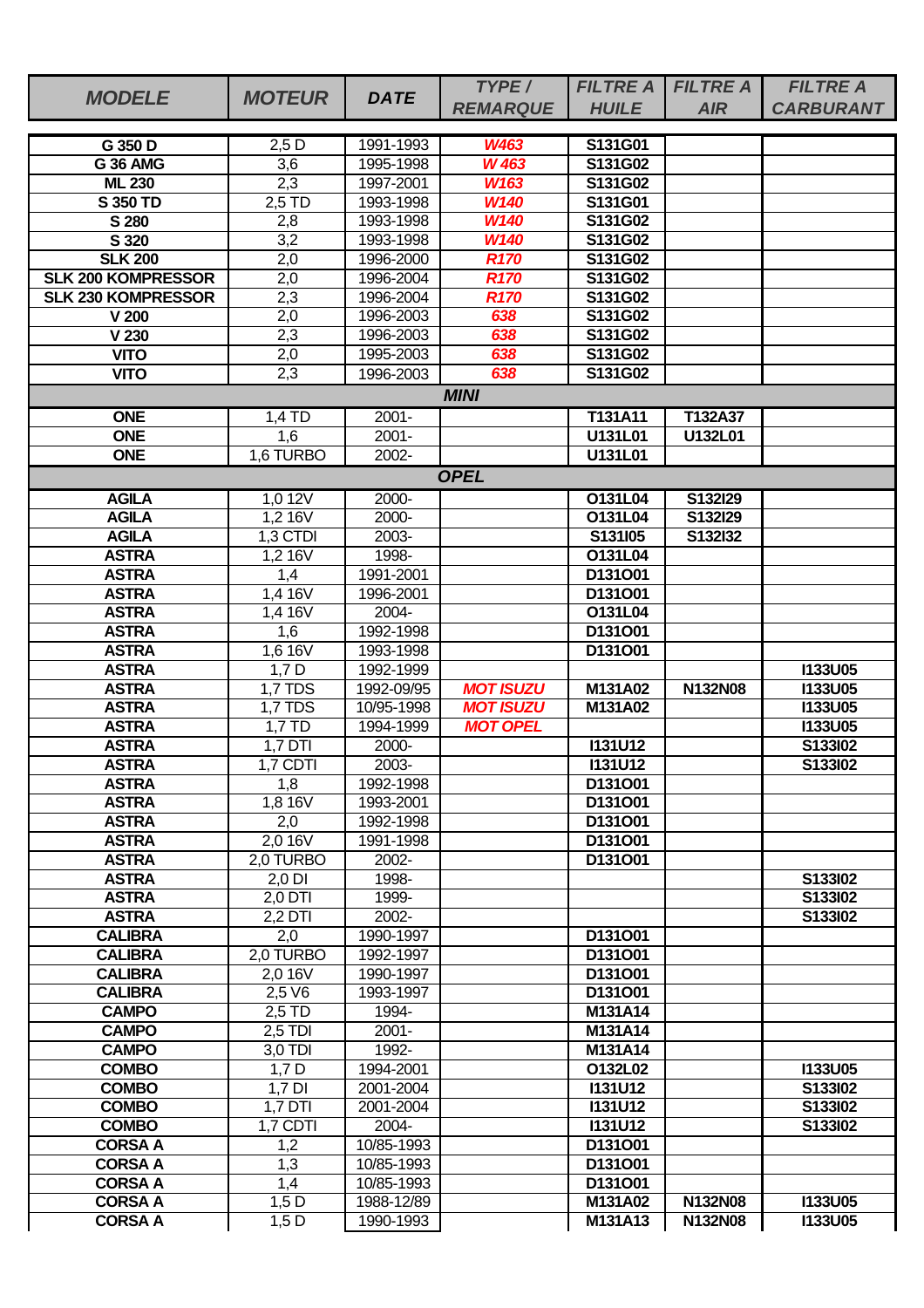| <b>MODELE</b>   | <b>MOTEUR</b>    | <b>DATE</b> | TYPE/                | <b>FILTRE A</b>                  | <b>FILTRE A</b> | <b>FILTRE A</b>  |
|-----------------|------------------|-------------|----------------------|----------------------------------|-----------------|------------------|
|                 |                  |             | <b>REMARQUE</b>      | <b>HUILE</b>                     | <b>AIR</b>      | <b>CARBURANT</b> |
| <b>CORSA A</b>  | $1,5$ TD         | 1988-07/93  |                      | M131A16                          | N132N08         | <b>I133U05</b>   |
| <b>CORSA A</b>  | $1,6$ GSI        | 1988-1993   |                      | D131O01                          |                 |                  |
| <b>CORSA B</b>  | 1,0 12V          | 1996-       |                      | O131L04                          |                 |                  |
| <b>CORSA B</b>  | 1,2              | 1993-2000   |                      | D131O01                          |                 |                  |
| <b>CORSA B</b>  | 1,216V           | 1998-       |                      | O131L04                          |                 |                  |
| <b>CORSA B</b>  | 1,4              | 1993-2000   |                      | D131O01                          |                 |                  |
| <b>CORSA B</b>  | 1,4 16V          | 1997-2000   |                      | D131001                          |                 |                  |
| <b>CORSA B</b>  | $1,5$ D          | 1993-2000   |                      | M131A13                          | O132L02         | <b>I133U05</b>   |
| <b>CORSA B</b>  | $1,5$ TD         | 1993-2000   |                      | M131A13                          | O132L02         | <b>I133U05</b>   |
| <b>CORSA B</b>  | 1,6              | 1994-2000   |                      | D131O01                          |                 |                  |
| <b>CORSA B</b>  | 1,6 16V          | 1993-2000   |                      | D131O01                          |                 |                  |
| <b>CORSA B</b>  | $1,7$ D          | 1993-1999   |                      | M131A16                          | O132L02         | <b>I133U05</b>   |
| <b>CORSA C</b>  | 1,3 CDTI         | 2003-       |                      | S131I05                          |                 |                  |
| <b>CORSA C</b>  | 1,4 16V          | 2000-       |                      | D131O01                          |                 |                  |
| <b>CORSA C</b>  | 1,7 CDTI         | 2003-       |                      | <b>I131U12</b>                   |                 | S133I02          |
| <b>CORSA C</b>  | $1,7$ DI         | 2000-       |                      | <b>I131U12</b>                   |                 | S133I02          |
| <b>CORSA C</b>  | 1,7 DTI          | 2000-       |                      | <b>I131U12</b>                   |                 | S133I02          |
| <b>FRONTERA</b> | 2,0              | 1991-1998   |                      | D131001                          | O132L01         | N133N11          |
| <b>FRONTERA</b> | $\overline{2,2}$ | 1995-1998   |                      | D131O01                          | O132L01         | N133N11          |
| <b>FRONTERA</b> | $2,2$ DTI        | 1999-2002   |                      |                                  | O132L00         | S133I02          |
| <b>FRONTERA</b> | 2,2 DTI          | 2002-       |                      |                                  |                 | S133I02          |
| <b>FRONTERA</b> | $2,3$ TD         | 1991-1998   |                      | M131A14                          | O132L01         | <b>I133U05</b>   |
| <b>FRONTERA</b> | 2,4              | 1991-1998   |                      | O131L02                          | O132L01         | N133N11          |
| <b>FRONTERA</b> | 2,5 TD           | 1996-       |                      | M131A14                          | O132L01         | <b>I133U05</b>   |
| <b>FRONTERA</b> | $2,8$ TDI        | 1995-       |                      | M131A14                          | O132L01         | <b>I133U05</b>   |
| <b>FRONTERA</b> | 3,2              | 1998-       |                      | M131A13                          | <b>I132U12</b>  |                  |
| <b>MERIVA</b>   | $1,7$ DTI        | 2003-       |                      | <b>I131U12</b>                   |                 | S133102          |
| <b>MERIVA</b>   | 1,7 CDTI         | 2003-       |                      | <b>I131U12</b>                   |                 | S133I02          |
| <b>MONTEREY</b> | 3,1 TD           | 1991-       |                      | M131A14                          | <b>I132U05</b>  | M133I02          |
| <b>MONTEREY</b> | 3,2 V6           | 1994-       |                      | M131A13                          | <b>I132U06</b>  | N133N01          |
| <b>MOVANO</b>   | 1,9 DTI          | 2000-2003   |                      | N131N02                          | N132N53         | N133N16          |
| <b>MOVANO</b>   | 1,9 DTI          | 2000-2003   | <b>PURFLUX</b>       | N131N02                          | N132N53         | O133L01          |
| <b>MOVANO</b>   | 1,9 CDTI         | 2003-       | <b>DELPHI</b>        |                                  | N132N46         | N133N23          |
| <b>MOVANO</b>   | 2,2 DTI          | 2000-2003   | <i><b>DELPHI</b></i> | N <sub>131</sub> N <sub>06</sub> | N132N46         | N133N23          |
| <b>MOVANO</b>   | $2,5$ D          | 1998-2003   |                      | O131L03                          | N132N46         | N133N16          |
| <b>MOVANO</b>   | 2,5 DTI          | 2001-2003   | <b>DELPHI</b>        | N131N06                          | <b>N132N46</b>  | N133N23          |
| <b>MOVANO</b>   | 2,5 DTI          | 2003-       |                      |                                  | N132N52         |                  |
| <b>MOVANO</b>   | 2,8 DTI          | 1998-2003   |                      | O131L03                          | N132N46         | N133N16          |
| <b>OMEGA</b>    | 2,0              | 1994-2000   |                      | D131001                          |                 |                  |
| <b>OMEGA</b>    | 2,0 16V          | 1994-2000   |                      | D131O01                          |                 |                  |
| <b>OMEGA</b>    | 2,0 DTI          | 1997-2000   |                      |                                  |                 | S133I02          |
| <b>OMEGA</b>    | 2,2,16V          | 1999-2000   |                      | D131O01                          |                 |                  |
| <b>OMEGA</b>    | 2.2 DTI          | 2000-2003   |                      |                                  |                 | S133I02          |
| <b>OMEGA</b>    | $2,3$ D          | 1986-1994   |                      |                                  |                 | <b>I133U05</b>   |
| <b>OMEGA</b>    | $2,3$ TD         | 1986-1994   |                      |                                  | O132L01         | <b>I133U05</b>   |
| <b>OMEGA</b>    | 2,4              | 1988-1994   |                      | O131L02                          |                 |                  |
| <b>OMEGA</b>    | 2,5              | 1994-08/99  |                      | D131O01                          |                 |                  |
| <b>OMEGA</b>    | 2,5 TD           | 1994-2001   |                      |                                  |                 | <b>I133U05</b>   |
| <b>OMEGA</b>    | 2,5 DTI          | 2001-2003   |                      |                                  |                 | S133I02          |
| <b>OMEGA</b>    | 3,0 V6           | 1994-08/99  |                      | D131O01                          |                 |                  |
| <b>SIGNUM</b>   | 2,0 DTI          | 2003-       |                      |                                  |                 | S133I02          |
| <b>SIGNUM</b>   | 2,2 DTI          | 2003-       |                      |                                  |                 | S133l02          |
| <b>SIGNUM</b>   | $3,0$ CDTI       | 2003-       |                      |                                  |                 | S133I02          |
| <b>SINTRA</b>   | 2,2 16V          | 1996-1999   |                      | D131O01                          | O132L00         |                  |
| <b>SINTRA</b>   | $2,2$ TDI        | 1997-1999   |                      |                                  |                 | S133I02          |
| <b>SINTRA</b>   | 3,0 24V          | 1996-1999   |                      | D131001                          | O132L00         |                  |
| <b>TIGRA</b>    | 1,4 16V          | 1994-2000   |                      | D131001                          |                 |                  |
| <b>TIGRA</b>    | $1,616\sqrt{ }$  | 1994-2000   |                      | D131001                          |                 |                  |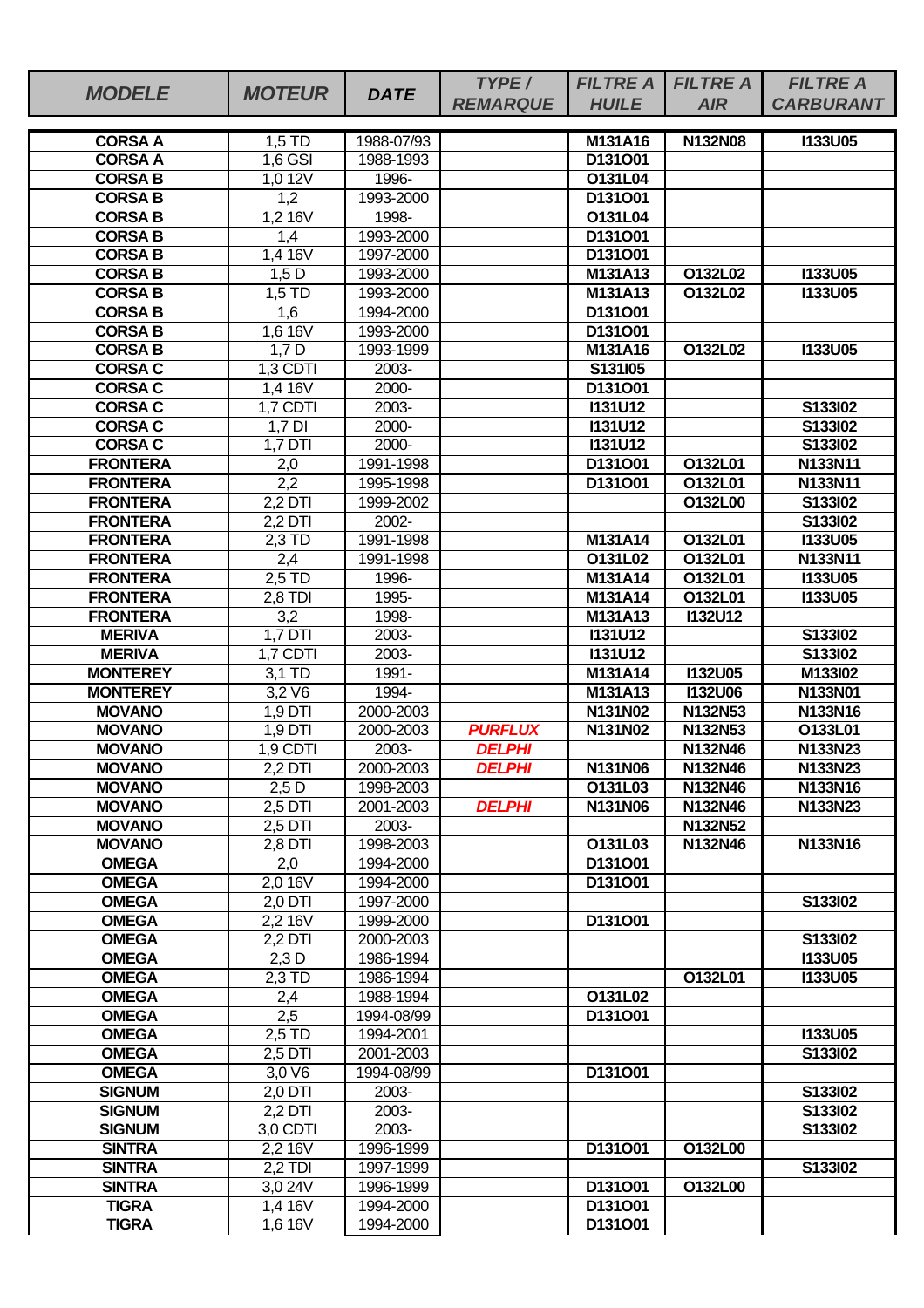| <b>MODELE</b>                      | <b>MOTEUR</b>        | <b>DATE</b>             | TYPE/           | <b>FILTRE A</b>    | <b>FILTRE A</b> | <b>FILTRE A</b>  |
|------------------------------------|----------------------|-------------------------|-----------------|--------------------|-----------------|------------------|
|                                    |                      |                         | <b>REMARQUE</b> | <b>HUILE</b>       | <b>AIR</b>      | <b>CARBURANT</b> |
| <b>VECTRA A</b>                    | 1,4                  | 1988-1995               |                 | D131O01            |                 |                  |
| <b>VECTRA A</b>                    | $\overline{1,6}$     | 1988-1995               |                 | D131O01            |                 |                  |
| <b>VECTRA A</b>                    | $1,7$ D              | 1988-1995               |                 |                    |                 | <b>I133U05</b>   |
| <b>VECTRA A</b>                    | 1,7 TD               | 1990-1995               |                 | M131A02            | <b>N132N08</b>  | <b>I133U05</b>   |
| <b>VECTRA A</b>                    | 1,8                  | 1988-1995               |                 | D131O01            |                 |                  |
| <b>VECTRA A</b>                    | $\overline{2,0}$     | 1988-1995               |                 | D131001            |                 |                  |
| <b>VECTRA A</b>                    | 2,0 16V              | 1989-1995               |                 | D131001            |                 |                  |
| <b>VECTRA A</b>                    | 2,0 TURBO            | 1994-1995               |                 | D131O01            |                 |                  |
| <b>VECTRA A</b>                    | 2,5 V6               | 1993-1995               |                 | D131001            |                 |                  |
| <b>VECTRAB</b>                     | 1,6                  | 1995-1998               |                 | D131001            |                 |                  |
| <b>VECTRAB</b>                     | 1,6 16V              | 1995-09/00              |                 | D131O01            |                 |                  |
| <b>VECTRA B</b><br><b>VECTRA B</b> | 1,7 TD               | 1995-<br>1995-01/98     |                 | D131O01            |                 | <b>I133U05</b>   |
| <b>VECTRA B</b>                    | 1,8 16V<br>$2,0$ D   | 1996-2000               |                 |                    |                 | S133I02          |
| <b>VECTRA B</b>                    | 2,0 DTI              | 1997-2002               |                 |                    |                 | S133102          |
| <b>VECTRAB</b>                     | 2,2 DTI              | 2000-2002               |                 |                    |                 | S133I02          |
| <b>VECTRA B</b>                    | 2,5 V6               | 1995-2000               |                 | D131O01            |                 |                  |
| <b>VECTRA C</b>                    | $2,0$ DTI            | 2002-                   |                 |                    |                 | S133102          |
| <b>VECTRA C</b>                    | 2,2 DTI              | 2002-                   |                 |                    |                 | S133I02          |
| <b>VECTRA C</b>                    | 3,0 CDTI             | 2003-                   |                 |                    |                 | S133I02          |
| <b>VIVARO</b>                      | 1,9 DI               | $2001 -$                |                 | N131N02            |                 |                  |
| <b>VIVARO</b>                      | 1,9 DTI              | $2001 -$                | <b>DELPHI</b>   | N131N02            | N132N53         | N133N23          |
| <b>VIVARO</b>                      | $1,9$ DTI            | $2001 -$                | <b>PURFLUX</b>  | <b>N131N02</b>     |                 |                  |
| <b>VIVARO</b>                      | 2.0 16V              | $2001 -$                |                 | N131N02            | N132N54         | N133N17          |
| <b>VIVARO</b>                      | 2,5 DTI              | 2003-                   |                 | N131N06            | N132N51         | <b>N133N08</b>   |
| <b>ZAFIRA</b>                      | 1,6 16V              | 1999-09/00              |                 | D131001            |                 |                  |
| <b>ZAFIRA</b>                      | 1,8 16V              | 1999-12/00              |                 | D131O01            |                 |                  |
| <b>ZAFIRA</b>                      | 2,0 DTI              | 1999-                   |                 |                    |                 | S133I02          |
| <b>ZAFIRA</b>                      | $2,2$ DTI            | $2002 -$                |                 |                    |                 | S133102          |
| <b>ZAFIRA</b>                      | 3,0 CDTI             | 2003-                   |                 |                    |                 | S133I02          |
|                                    |                      |                         | <b>PEUGEOT</b>  |                    |                 |                  |
| 106                                | 1,0                  | 1991-                   |                 | T131A19            |                 |                  |
| 106                                | 1,1                  | 1991-06/98              |                 | T131A19            |                 |                  |
| 106<br>106                         | 1,3<br>1,4           | 1993-1996               |                 | T131A19<br>T131A19 |                 |                  |
| 106                                | $1,4$ XSI            | 1991-06/98<br>1991-1996 |                 | T131A19            |                 |                  |
| 106                                | $1,4$ D              | 1992-1996               |                 | T131A19            |                 | N133N30          |
| 106                                | $1,5$ D              | 1994-06/98              |                 | T131A19            | N132N48         | N133N30          |
| 106                                | $\overline{1,6}$     | 1993-06/98              |                 | T131A19            |                 |                  |
| 106                                | $1,6$ XSI            | 1994-1996               |                 | T131A19            |                 |                  |
| 106                                | 1,6 S16              | 1996-1998               |                 | T131A19            |                 |                  |
| 205                                | 1,0                  | 1987-1998               |                 | T131A19            |                 |                  |
| $\overline{205}$                   | 1,1                  | 1987-1998               |                 | T131A19            |                 |                  |
| 205                                | 1,3                  | 1987-1998               |                 | T131A19            |                 |                  |
| 205                                | 1,4                  | 1987-1998               |                 | T131A19            |                 |                  |
| 205                                | 1,6                  | 1987-1998               |                 | T131A19            |                 |                  |
| 205                                | $1,8$ D              | 1984-                   |                 | T131A19            |                 |                  |
| $\overline{205}$                   | 1,8 TD               | 1990-1998               |                 | T131A19            |                 |                  |
| 205                                | 1,9 GTI              | 1986-1998               |                 | T131A19            |                 |                  |
| 205                                | 1,9D                 | 1987-1998               |                 | T131A19            |                 |                  |
| 206                                | $1,4$ HDI            | $2001 -$                |                 | M131A03            | M132A40         | M133A17          |
| 206<br>206                         | $1,6$ HDI            | 2004-<br>1999-          | <b>BOSCH</b>    | M131A03<br>T131A19 |                 | S133I28          |
| 206                                | $1,8$ HDI<br>2,0 S16 | 1999-                   |                 | T131A19            |                 |                  |
| 206                                | 2,0 HDI              | 1999-                   |                 | T131A19            |                 | S133I28          |
| 306                                | 1,1                  | 1993-                   |                 | T131A19            |                 |                  |
| 306                                | 1,4                  | 1993-06/98              |                 | T131A19            |                 |                  |
| 306                                | 1,6                  | 1993-06/98              |                 | T131A19            |                 |                  |
|                                    |                      |                         |                 |                    |                 |                  |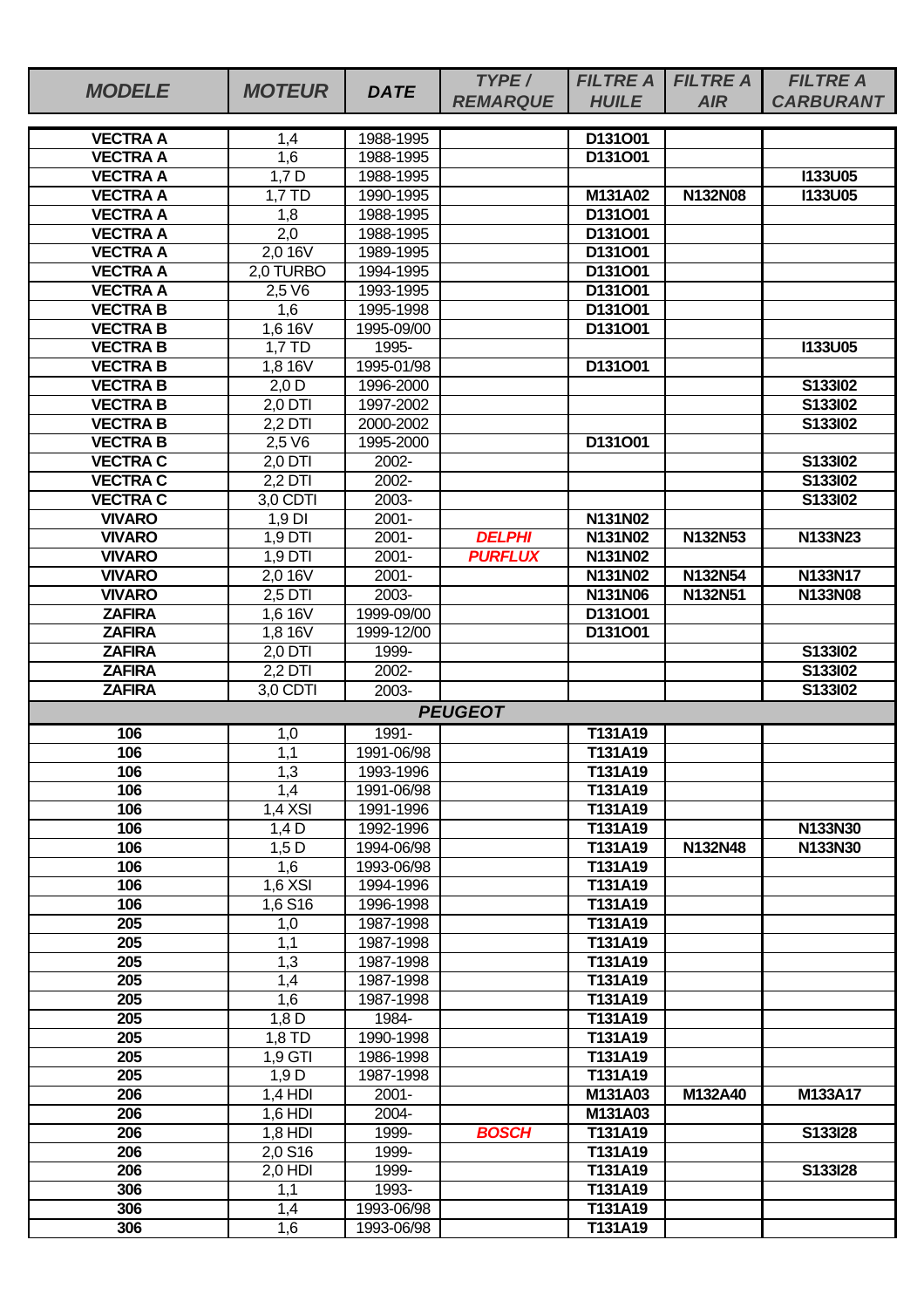| <b>MODELE</b> | <b>MOTEUR</b>       | <b>DATE</b>              | TYPE/           | <b>FILTRE A</b>    | <b>FILTRE A</b> | <b>FILTRE A</b>  |
|---------------|---------------------|--------------------------|-----------------|--------------------|-----------------|------------------|
|               |                     |                          | <b>REMARQUE</b> | <b>HUILE</b>       | <b>AIR</b>      | <b>CARBURANT</b> |
| 306           | 1,8                 | 1993-06/98               |                 | T131A19            |                 |                  |
| 306           | 1,8D                | 1993-                    |                 | T131A19            |                 |                  |
| 306           | $1,8$ HDI           | 1999-                    |                 | T131A19            |                 | S133I28          |
| 306           | 1,9D                | 1993-06/99               |                 | T131A19            |                 |                  |
| 306           | $1,9$ TD            | 1993-                    |                 | T131A19            |                 |                  |
| 306           | 2,0                 | 1993-06/98               |                 | T131A19            |                 |                  |
| 306           | $2,0$ XSI           | 1993-06/98               |                 | T131A19            |                 |                  |
| 306           | 2,0 HDI             | 1999-                    |                 | T131A19            |                 | S133I28          |
| 307           | $1,4$ HDI           | $2001 -$                 |                 | M131A03            | M132A40         | M133A17          |
| 307           | 1,6 HDI             | 2004-                    |                 | M131A03            |                 |                  |
| 307           | 2,0 16V             | $2001 -$                 |                 | T131A19            |                 |                  |
| 307           | 2,0 HDI             | $2001 -$                 | <b>BOSCH</b>    | T131A19            |                 | S133I28          |
| 309           | 1,1                 | 1990-1993                |                 | T131A19            |                 |                  |
| 309           | 1,4                 | 1989-1993                |                 | T131A19            |                 |                  |
| 309<br>309    | 1,6<br>$1,8$ D      | 1985-1993<br>1985-1993   |                 | T131A19<br>T131A19 |                 |                  |
| 309           | 1.8 TD              | 1989-1993                |                 | T131A19            |                 |                  |
| 309           | 1,9                 | 1989-1993                |                 | T131A19            |                 |                  |
| 309           | $1,9$ GTI           | 1987-1993                |                 | T131A19            |                 |                  |
| 405           | 1,4                 | 1987-1996                |                 | T131A19            |                 |                  |
| 405           | 1,6                 | 1987-1993                |                 | T131A19            |                 |                  |
| 405           | $\overline{1,8}$    | 1992-1996                |                 | T131A19            |                 |                  |
| 405           | 1,8 TD              | 1988-1992                |                 | T131A19            |                 |                  |
| 405           | 1,9                 | 1987-1992                |                 | T131A19            |                 |                  |
| 405           | 1,9 MI16            | 1988-1992                |                 | T131A19            |                 |                  |
| 405           | 1,9D                | 1988-1996                |                 | T131A19            |                 |                  |
| 405           | $1,9$ TD            | 1992-1996                |                 | T131A19            |                 |                  |
| 405           | 2,0                 | 1992-1996                |                 | T131A19            |                 |                  |
| 405           | 2,0 MI16            | 1992-1996                |                 | T131A19            |                 |                  |
| 406           | 1,6                 | 1996-06/98               |                 | T131A19            |                 |                  |
| 406           | $1,9\overline{D}$   | 1996-06/99               |                 | T131A19            |                 |                  |
| 406           | 1,9 TD              | 1996-06/99               |                 | T131A19            |                 |                  |
| 406           | 2,0 TURBO           | 1996-06/98               |                 | T131A19            |                 |                  |
| 406           | $2,0$ HDI           | 1999-                    | BOSCH           | T131A19            |                 | S133I28          |
| 406<br>406    | 2,1 TD<br>$2,2$ HDI | 1996-06/99<br>2000-      |                 | T131A19<br>T131A19 |                 | S133I28          |
| 406 COUPE     | 2,0 16V             | 1997-06/98               |                 | T131A19            |                 |                  |
| 406 COUPE     | 2.0 HDI             | 1999-                    | <b>BOSCH</b>    | T131A19            |                 | S133I28          |
| 406 COUPE     | $2,2$ HDI           | 2000-                    |                 | T131A19            |                 | S133I28          |
| 407           | $1,6$ HDI           | 2004-                    |                 | M131A03            |                 |                  |
| 407           | 1,8 16V             | 2004-                    |                 | T131A19            |                 |                  |
| 407           | 2,0 16V             | 2004-                    |                 | T131A19            |                 |                  |
| 407           | 2,2 16V             | 2004-                    |                 | T131A19            |                 |                  |
| 605           | 2,0                 | 1989-06/99               |                 | T131A19            |                 |                  |
| 605           | 2,0 TURBO           | 1991-06/99               |                 | T131A19            |                 |                  |
| 605           | $2,1$ D             | 1989-                    |                 | T131A19            |                 |                  |
| 605           | $2,1$ TD            | 1989-                    |                 | T131A19            |                 |                  |
| 607           | 2,0 HDI             | $2001 -$                 | <b>BOSCH</b>    | T131A19            |                 | S133I28          |
| 607           | $2.2$ HDI           | 2000-                    | <b>BOSCH</b>    | T131A19            |                 | S133I28          |
| 806           | 1,8                 | 1995-06/98               |                 | T131A19            |                 |                  |
| 806<br>806    | 1,9 TD              | 1994-06/98               |                 | T131A19<br>T131A19 |                 |                  |
| 806           | 2,0<br>2,0 TURBO    | 1994-06/98<br>1994-06/98 |                 | T131A19            |                 |                  |
| 806           | $2,0$ HDI           | 1999-                    |                 | T131A19            |                 | S133I28          |
| 806           | 2,1 TD              | 1996-06/98               |                 | T131A19            |                 |                  |
| <b>BOXER</b>  | 1,9D                | 1994-06/99               |                 | T131A19            |                 | S133I27          |
| <b>BOXER</b>  | 1,9D                | 1999-2002                |                 | T131A19            |                 | S133I27          |
| <b>BOXER</b>  | 1,9 TD              | 1994-06/99               |                 | T131A19            |                 | S133I27          |
|               |                     |                          |                 |                    |                 |                  |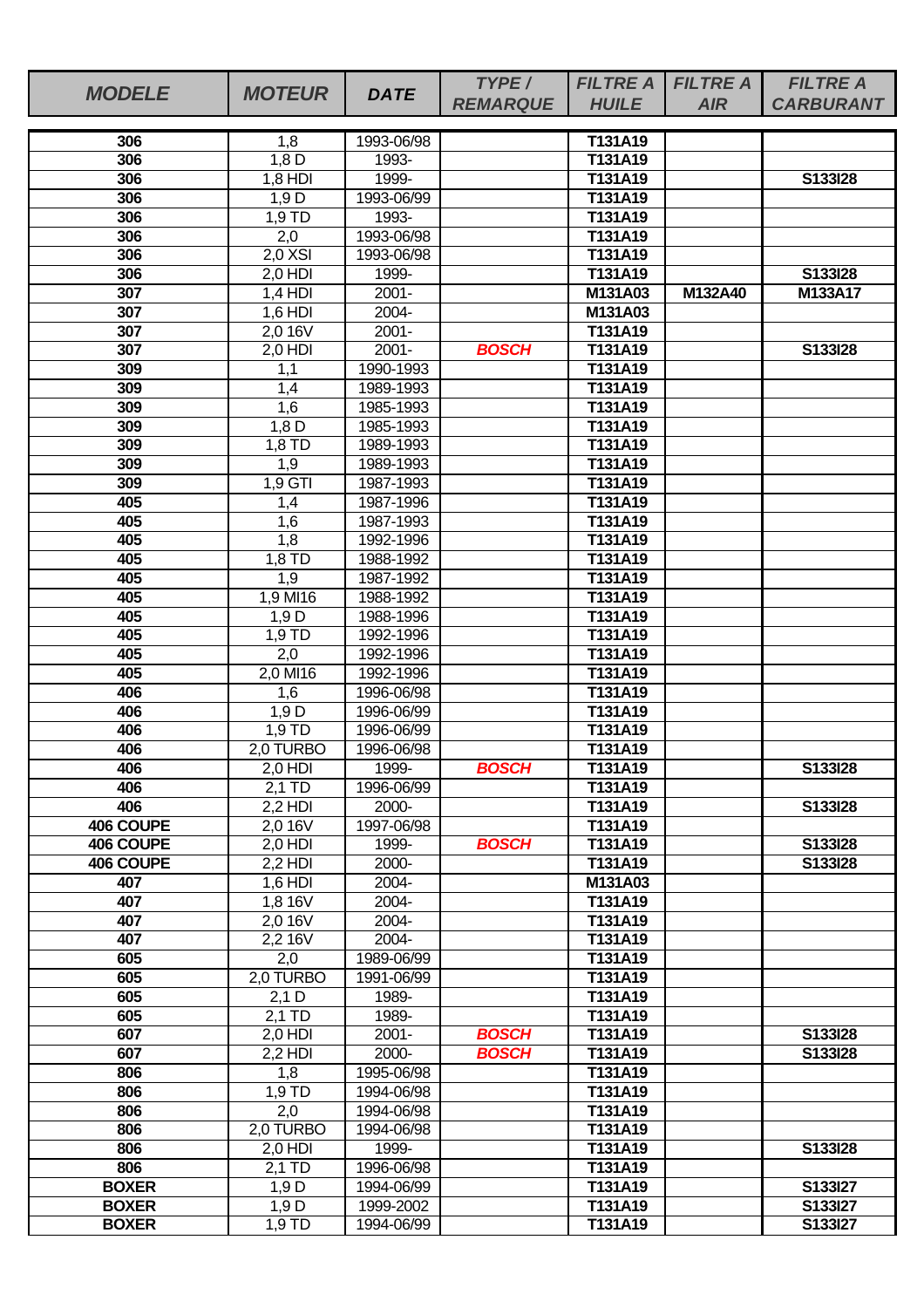| <b>MODELE</b>                          | <b>MOTEUR</b>           | <b>DATE</b>            | TYPE/<br><b>REMARQUE</b> | <b>FILTRE A</b><br><b>HUILE</b> | <b>FILTRE A</b><br><b>AIR</b> | <b>FILTRE A</b><br><b>CARBURANT</b> |
|----------------------------------------|-------------------------|------------------------|--------------------------|---------------------------------|-------------------------------|-------------------------------------|
| <b>BOXER</b>                           |                         | 1999-2002              |                          | T131A19                         |                               | S133I27                             |
| <b>BOXER</b>                           | 1,9 TD<br>2,0 HDI       | $2001 -$               |                          | T131A19                         |                               |                                     |
| <b>BOXER</b>                           | $2.2$ HDI               | 2002-                  |                          | T131A19                         |                               |                                     |
| <b>BOXER</b>                           | $2,5$ D                 | 1994-2002              |                          |                                 |                               | S133I27                             |
| <b>BOXER</b>                           | $2,5$ TDI               | 1997-2000              | <b>CAV</b>               |                                 |                               | S133I27                             |
| <b>BOXER</b>                           | $2,5$ TDI               | 1997-2000              | <b>BOSCH</b>             |                                 |                               | <b>I133U05</b>                      |
| <b>BOXER</b>                           | $2,8$ HDI               | 2000-                  |                          | O131L03                         |                               |                                     |
| <b>EXPERT</b>                          | 1,6                     | 1996-06/98             |                          | T131A19                         |                               |                                     |
| <b>EXPERT</b>                          | 1,9 D                   | 1996-06/98             |                          | T131A19                         |                               |                                     |
| <b>EXPERT</b>                          | 1,9 TD                  | 1996-06/98             |                          | T131A19                         |                               |                                     |
| <b>EXPERT</b>                          | $2,0$ HDI               | 2000-                  | <b>BOSCH</b>             | T131A19                         |                               | S133I28                             |
| <b>PARTNER</b>                         | 1,1                     | 1996-06/98             |                          | T131A19                         |                               |                                     |
| <b>PARTNER</b>                         | 1,4                     | 1996-06/98             |                          | T131A19                         |                               |                                     |
| <b>PARTNER</b>                         | 1,8                     | 1996-06/98             |                          | T131A19                         |                               |                                     |
| <b>PARTNER</b>                         | $1,8$ D                 | 1996-06/98             |                          | T131A19                         |                               |                                     |
| <b>PARTNER</b>                         | 1,9D                    | 1996-06/98             |                          | T131A19                         |                               |                                     |
| <b>PARTNER</b>                         | 2,0 HDI                 | 1999-                  |                          | T131A19                         |                               | S133I28                             |
|                                        |                         |                        | <b>RENAULT</b>           |                                 |                               |                                     |
| <b>ALPINE</b>                          | 2,5 TURBO V6            | 1985-1991              |                          | N131N02                         |                               |                                     |
| <b>AVANTIME</b>                        | 2,0 TURBO               | $2001 -$               |                          | N131N02                         |                               | N133N17                             |
| <b>AVANTIME</b>                        | 2,2 DCI                 | 2002-                  |                          | N131N06                         |                               | N133N16                             |
| <b>AVANTIME</b>                        | 3,0V6                   | $2001 -$               |                          |                                 |                               | <b>N133N17</b>                      |
| <b>CLIO I</b>                          | 1,1                     | 1991-1996              |                          | N131N02                         |                               |                                     |
| <b>CLIO I</b>                          | 1,2                     | 1991-1998              |                          | N131N02                         | H132A10                       |                                     |
| <b>CLIO I</b>                          | 1,2                     | 1996-1998              |                          | N131N02                         | H132A10                       | <b>N133N17</b>                      |
| <b>CLIO I</b><br><b>CLIO I</b>         | 1,4                     | 1991-1998              |                          | N131N02<br>N131N02              | H132A10<br>H132A10            |                                     |
| <b>CLIO I</b>                          | 1,4<br>$\overline{1,7}$ | 1996-1998<br>1991-1998 |                          | N131N02                         |                               | N133N17                             |
| <b>CLIO I</b>                          | 1,8                     | 1991-1998              |                          | N131N02                         |                               |                                     |
| <b>CLIO I</b>                          | $1,\overline{8}$        | 1996-1998              |                          | N131N02                         |                               | N133N17                             |
| <b>CLIO I</b>                          | $1,8$ RSI               | 1994-1998              |                          | N131N02                         |                               | <b>N133N17</b>                      |
| CLIO <sub>I</sub>                      | 1,9D                    | 1991-1998              | <b>CAV</b>               | N131N02                         |                               | S133I27                             |
| <b>CLIO I</b>                          | 2,0 16V                 | 1994-1998              |                          | N131N02                         |                               | N133N17                             |
| <b>CLIO II</b>                         | 1,2                     | 1998-                  |                          |                                 |                               | <b>N133N17</b>                      |
| <b>CLIO II</b>                         | 1,4                     | 1998-                  |                          | N131N02                         |                               | N133N17                             |
| <b>CLIO II</b>                         | 1,4 16V                 | 2000-                  |                          | N131N02                         | N132N54                       | N133N17                             |
| <b>CLIO II</b>                         | 1,5 DCI                 | $2001 -$               |                          | N131N02                         | N132N44                       | N133N08                             |
| <b>CLIO II</b>                         | 1,6                     | 1998-                  |                          | N131N02                         |                               | N133N17                             |
| <b>CLIO II</b>                         | 1,6 16V                 | 1998-                  |                          | N131N02                         | N132N54                       | <b>N133N17</b>                      |
| <b>CLIO II</b>                         | 1,9D                    | 1998-                  | <b>PURFLUX</b>           | N131N02                         | S132I33                       | O133L01                             |
| <b>CLIO II</b>                         | $1,9$ DTI               | 2000-                  | <b>PURFLUX</b>           | N131N02                         | N132N53                       | O133L01                             |
| <b>CLIO II</b>                         | $2,0$ 16V               | 1999-                  |                          | N131N02                         |                               | N133N17                             |
| <b>CLIO II</b>                         | 3,0 V6                  | 2000-                  |                          |                                 |                               | N133N17                             |
| <b>ESPACE II</b>                       | 2,1 TD                  | 1991-1996              | <b>BOSCH</b>             |                                 |                               | <b>I133U05</b>                      |
| <b>ESPACE II</b>                       | 2,1 TD                  | 1991-1996              | <b>CAV</b>               |                                 |                               | S133I27                             |
| <b>ESPACE III</b>                      | 1,9 DTI                 | 1999-2002              |                          | N131N02                         | N132N53                       | N133N16                             |
| <b>ESPACE III</b><br><b>ESPACE III</b> | 1,9 DTI<br>2,0          | 1999-2002<br>1996-2000 | <b>PURFLUX</b>           | N131N02<br>N131N02              | N132N53                       | O133L01<br>N133N17                  |
| <b>ESPACE III</b>                      | 2,0 16V                 | 1998-2002              |                          | N131N02                         | N132N54                       | N133N17                             |
| <b>ESPACE III</b>                      | 2,2 TD                  | 11/97-2000             |                          |                                 |                               | N133N16                             |
| <b>ESPACE III</b>                      | 2,2 DCI                 | 2000-                  |                          | N131N06                         |                               |                                     |
| <b>ESPACE III</b>                      | 3,0 V6                  | 1996-2002              |                          |                                 |                               | N133N17                             |
| <b>ESPACE IV</b>                       | 1,9 DCI                 | 2002-                  |                          | N131N02                         |                               | N133N16                             |
| <b>ESPACE IV</b>                       | 2,0                     | 2002-                  |                          | N131N02                         |                               |                                     |
| <b>ESPACE IV</b>                       | 2,0 16V                 | 2002-                  |                          | <b>N131N02</b>                  |                               | N133N17                             |
| <b>ESPACE IV</b>                       | 2,0 TURBO               | 2002-                  |                          |                                 |                               | <b>N133N17</b>                      |
| <b>ESPACE IV</b>                       | 2,2 DCI                 | 2002-                  |                          | N131N06                         |                               | N133N16                             |
| <b>ESPACE IV</b>                       | 3,0 DCI                 | 2002-                  |                          |                                 |                               | N133N16                             |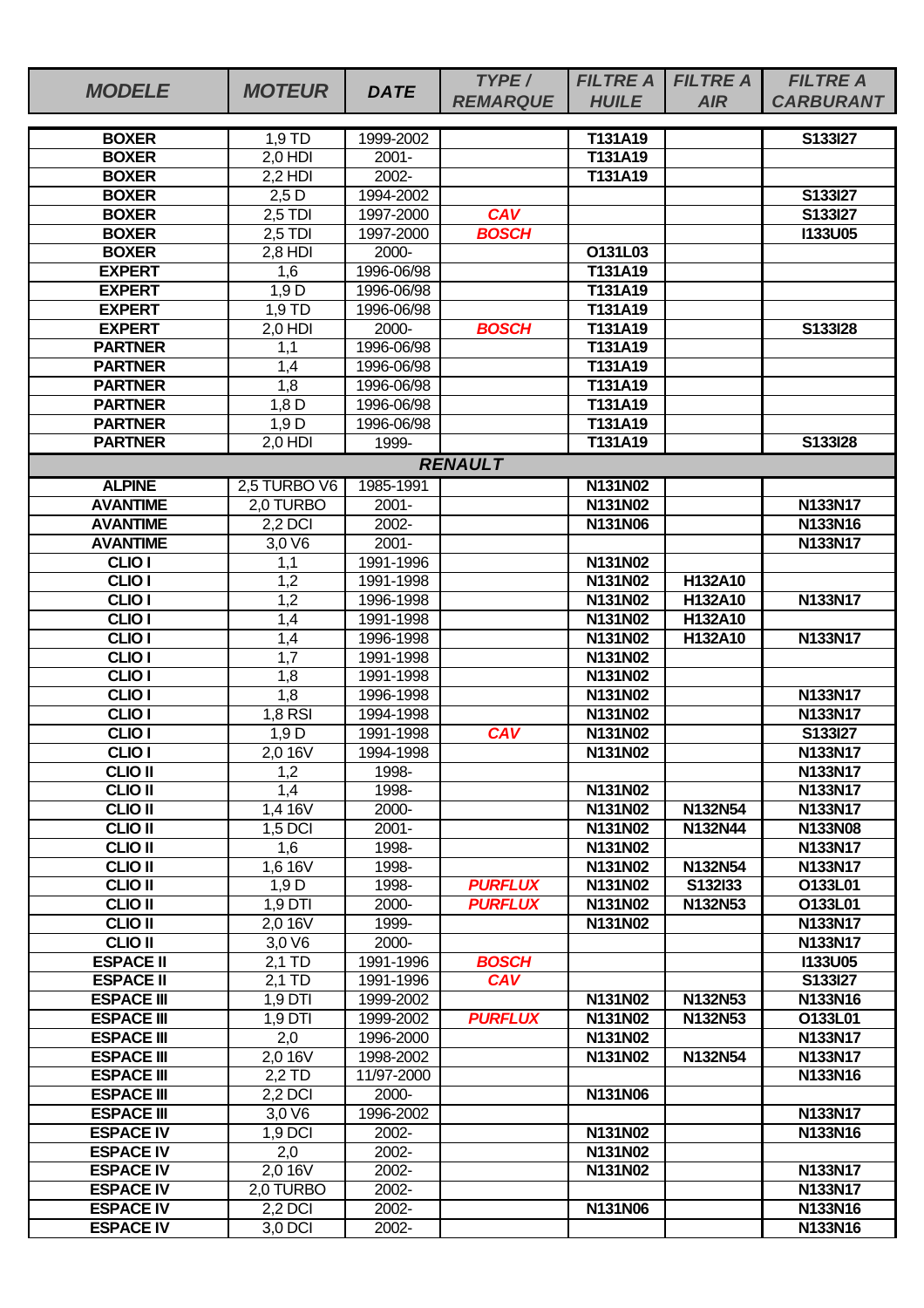|                                  |                |                 | TYPE/           | <b>FILTRE A</b>    | <b>FILTRE A</b> | <b>FILTRE A</b>  |
|----------------------------------|----------------|-----------------|-----------------|--------------------|-----------------|------------------|
| <b>MODELE</b>                    | <b>MOTEUR</b>  | <b>DATE</b>     | <b>REMARQUE</b> | <b>HUILE</b>       | <b>AIR</b>      | <b>CARBURANT</b> |
|                                  |                |                 |                 |                    |                 |                  |
| <b>ESPACE IV</b>                 | 3,5 V6         | 2002-           |                 | M131A13            |                 | N133N17          |
| <b>ESPRESS</b>                   | 1,0            | 1986-1991       |                 | N131N02            |                 |                  |
| <b>ESPRESS</b>                   | 1,1            | 1986-1991       |                 | N131N02            |                 |                  |
| <b>ESPRESS</b>                   | 1,2            | 1991-1998       |                 | N131N02            |                 |                  |
| <b>ESPRESS</b>                   | 1,4            | 1985-1991       |                 | N131N02            |                 |                  |
| <b>ESPRESS</b>                   | 1,4            | 1991-1998       |                 | N131N02            | H132A10         |                  |
| <b>ESPRESS</b>                   | $1,6$ D        | 1986-1998       | <b>CAV</b>      | <b>N131N02</b>     |                 | S133I27          |
| <b>ESPRESS</b><br><b>ESPRESS</b> | 1,9D           | $-1996$         | <b>CAV</b>      | N131N02            |                 | S133I27          |
| <b>FUEGO</b>                     | 1,9D           | 1996-<br>07/84- |                 | N131N02<br>N131N02 |                 |                  |
| <b>FUEGO</b>                     | 1,4<br>1,6     | 07/84-          |                 | N131N02            |                 |                  |
| <b>KANGOO</b>                    | 1,2            | 1997-           |                 | N131N02            |                 | N133N17          |
| <b>KANGOO</b>                    | 1,216V         | $2001 -$        |                 | N131N02            |                 | N133N17          |
| <b>KANGOO</b>                    | 1,4            | 1997-           |                 | N131N02            |                 | N133N17          |
| <b>KANGOO</b>                    | 1,5 DCI        | $2001 -$        |                 | <b>N131N02</b>     | N132N44         | N133N08          |
| <b>KANGOO</b>                    | 1,6            | 1999-           |                 | N131N02            |                 | N133N17          |
| <b>KANGOO</b>                    | 1,6 16V        | $2001 -$        |                 | N131N02            | N132N54         | N133N17          |
| <b>KANGOO</b>                    | 1,9D           | 1997-           | <b>PURFLUX</b>  | N131N02            | S132I33         | O133L01          |
| <b>KANGOO</b>                    | 1,9 DTI        | 2000-           | <b>PURFLUX</b>  | <b>N131N02</b>     | N132N53         | O133L01          |
| <b>KANGOO</b>                    | 1,9 DCI        | 2001-           | <b>BOSCH</b>    | N131N02            | N132N53         | N133N16          |
| <b>LAGUNA</b>                    | 1,6 16V        | 1997-2001       |                 | N131N02            | N132N54         | N133N17          |
| <b>LAGUNA</b>                    | 1,8            | 1994-1998       |                 | N131N02            |                 |                  |
| <b>LAGUNA</b>                    | 1,8            | 03/96-1998      |                 | N131N02            |                 | N133N17          |
| <b>LAGUNA</b>                    | 1,8 16V        | 1998-2001       |                 | N131N02            | <b>N132N54</b>  | N133N17          |
| <b>LAGUNA</b>                    | $1,9$ DTI      | 1998-09/99      | <b>PURFLUX</b>  | N131N02            |                 | O133L01          |
| <b>LAGUNA</b>                    | 1,9 DTI        | 09/99-2001      | <b>PURFLUX</b>  | N131N02            | N132N53         | O133L01          |
| <b>LAGUNA</b>                    | 1.9 DCI        | 1999-2001       |                 | N131N02            |                 |                  |
| <b>LAGUNA</b>                    | 2,0            | 03/96-2001      |                 |                    |                 | N133N17          |
| <b>LAGUNA</b>                    | 2,0 16V        | 09/99-2001      |                 | N131N02            | N132N54         | N133N17          |
| <b>LAGUNA</b>                    | $2,2$ TD       | 1998-2001       |                 |                    |                 | N133N16          |
| <b>LAGUNA II</b>                 | 1,6 16V        | $2001 -$        |                 | N131N02            | N132N54         | N133N17          |
| <b>LAGUNA II</b>                 | 1,8 16V        | $2001 -$        |                 | N131N02            | N132N54         | N133N17          |
| <b>LAGUNA II</b>                 | 1,9 DCI        | $2001 -$        |                 | N131N02            |                 | N133N16          |
| <b>LAGUNA II</b>                 | 2,016V         | $2001 -$        |                 | N131N02            |                 | N133N17          |
| <b>LAGUNA II</b>                 | 2,0 16V IDE    | $2001 -$        |                 | N131N02            |                 | N133N17          |
| <b>LAGUNA II</b>                 | 2.0 TURBO      | 2002-           |                 | N131N02            |                 | N133N17          |
| <b>LAGUNA II</b>                 | 2.2 DCI        | 2002-           |                 | <b>N131N06</b>     |                 | N133N16          |
| <b>LAGUNA II</b>                 | $3,0 \sqrt{6}$ | 2000-<br>07/84- |                 |                    |                 | N133N17          |
| <b>MASTER</b><br><b>MASTER</b>   | 1,4<br>1,7     | 07/84-          |                 | N131N02<br>N131N02 |                 |                  |
| <b>MASTER</b>                    | 1,9 DTI        | 1997-           | <b>PURFLUX</b>  |                    | N132N53         | O133L01          |
| <b>MASTER</b>                    | 1,9 DCI        | 2001-2003       | <b>DELPHI</b>   | N131N02            | N132N46         | N133N23          |
| <b>MASTER</b>                    | 1,9 DCI        | 2001-2003       | <b>PURFLUX</b>  | N131N02            | N132N46         |                  |
| <b>MASTER</b>                    | 1,9 DCI        | 2003-           |                 | N131N02            | N132N46         |                  |
| <b>MASTER</b>                    | $2,1$ D        | 1990-1998       | <b>BOSCH</b>    |                    |                 | <b>I133U05</b>   |
| <b>MASTER</b>                    | $2,1$ D        | 1990-1998       | <b>CAV</b>      |                    |                 | S133I27          |
| <b>MASTER</b>                    | 2,2 DCI        | 2000-2003       | <b>DELPHI</b>   | N131N06            | N132N46         | N133N23          |
| <b>MASTER</b>                    | 2,2 DCI        | 2000-2003       | <b>PURFLUX</b>  | <b>N131N06</b>     | N132N46         |                  |
| <b>MASTER</b>                    | $2,5$ D        | 1997-2001       |                 | O131L03            | N132N46         | N133N16          |
| <b>MASTER</b>                    | 2,5 TD         | 1980-1998       | <b>CAV</b>      |                    |                 | S133I27          |
| <b>MASTER</b>                    | $2,5$ TDI      | 1997-           |                 |                    | N132N46         | N133N16          |
| <b>MASTER</b>                    | $2,5$ TDI      | 1997-           | <b>DELPHI</b>   |                    | N132N46         | N133N23          |
| <b>MASTER</b>                    | 2,5 DCI        | 2001-2003       | <b>DELPHI</b>   | N131N06            | N132N46         | N133N23          |
| <b>MASTER</b>                    | 2,5 DCI        | 2003-           |                 | N131N06            | N132N52         |                  |
| <b>MASTER</b>                    | 2,8 TD         | 1998-2003       |                 | O131L03            | N132N46         | N133N16          |
| <b>MEGANE</b>                    | 1,4            | 1996-           |                 | N131N02            | H132A10         | N133N17          |
| <b>MEGANE</b>                    | 1,4 16V        | 1999-           |                 | N131N02            | N132N54         | N133N17          |
| <b>MEGANE</b>                    | 1,6            | 1995-1999       |                 | N131N02            |                 |                  |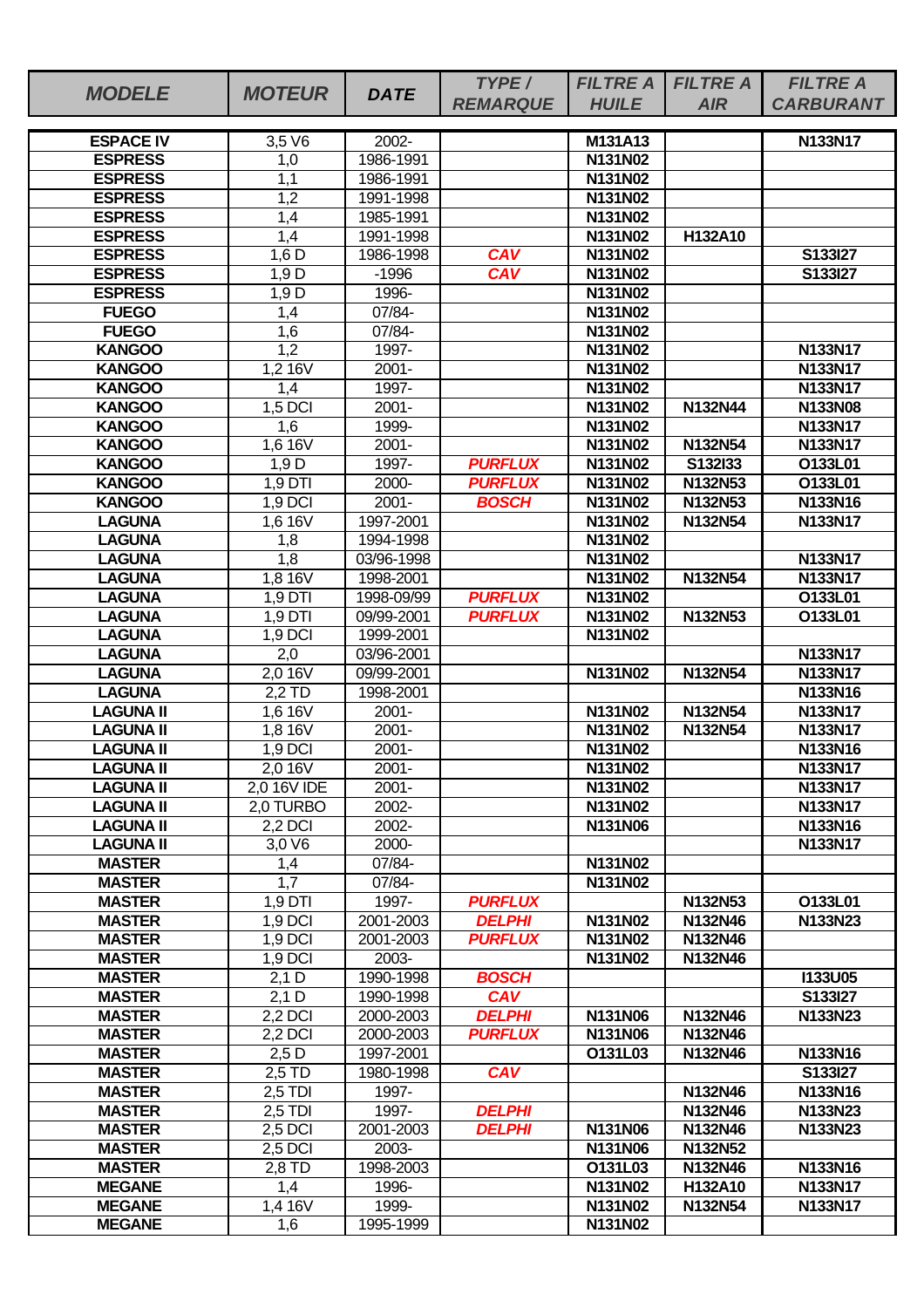|                     |               |             | TYPE/            | <b>FILTRE A</b> | <b>FILTRE A</b> | <b>FILTRE A</b>  |
|---------------------|---------------|-------------|------------------|-----------------|-----------------|------------------|
| <b>MODELE</b>       | <b>MOTEUR</b> | <b>DATE</b> | <b>REMARQUE</b>  | <b>HUILE</b>    | <b>AIR</b>      | <b>CARBURANT</b> |
|                     |               |             |                  |                 |                 |                  |
| <b>MEGANE</b>       | 1,6           | 04/96-1999  |                  | N131N02         |                 | N133N17          |
| <b>MEGANE</b>       | 1,6 16V       | 1999-       |                  | N131N02         | N132N54         | <b>N133N17</b>   |
| <b>MEGANE</b>       | 1,8 16V       | $2001 -$    |                  | N131N02         | N132N54         | N133N17          |
| <b>MEGANE</b>       | 1,9 D         | 1996-       |                  | N131N02         |                 |                  |
| <b>MEGANE</b>       | 1,9D          | 1999-       |                  | N131N02         | S132I33         |                  |
| <b>MEGANE</b>       | 1,9 TD        | 1996-       |                  | <b>N131N02</b>  |                 |                  |
| <b>MEGANE</b>       | $1,9$ DTI     | 1997-       | <b>SANS CLIM</b> | <b>N131N02</b>  | N132N53         |                  |
| <b>MEGANE</b>       | 1,9 DTI       | 1997-       | <b>PURFLUX</b>   | N131N02         | N132N53         | O133L01          |
| <b>MEGANE</b>       | 2,0           | 1996-       |                  | N131N02         |                 | N133N17          |
| <b>MEGANE</b>       | 2,0 16V       | 1999-       |                  | N131N02         |                 | N133N17          |
| <b>MEGANE COUPE</b> | 1,4 16V       | 1999-       |                  | N131N02         | N132N54         |                  |
| <b>MEGANE COUPE</b> | 1,6           | 1996-1999   |                  | N131N02         |                 |                  |
| <b>MEGANE COUPE</b> | 1,6 16V       | 1999-       |                  | N131N02         | N132N54         |                  |
| <b>MEGANE COUPE</b> | 1,9 DTI       | 1997-2001   | <b>PURFLUX</b>   | N131N02         |                 | O133L01          |
| <b>MEGANE COUPE</b> | 1,9 DCI       | 2000-       |                  | N131N02         | N132N53         |                  |
| <b>MEGANE COUPE</b> | 2,0           | 1996-       |                  | N131N02         |                 |                  |
| <b>MEGANE COUPE</b> | 2,0 16V       | 1996-       |                  | N131N02         |                 |                  |
| <b>MEGANE COUPE</b> | 2,0 IDE       | 1999-       |                  | N131N02         |                 |                  |
| <b>MEGANE II</b>    | 1,4 16V       | $2002 -$    |                  | N131N02         |                 | <b>N133N17</b>   |
| <b>MEGANE II</b>    | 1,5DCI        | 2002-       |                  | N131N02         |                 |                  |
| <b>MEGANE II</b>    | 1,6 16V       | 2002-       |                  | N131N02         |                 | N133N17          |
| <b>MEGANE II</b>    | 1,9 DCI       | 2002-       |                  | N131N02         |                 | N133N16          |
| <b>MEGANE II</b>    | 2,0 16V       | 2002-       |                  | N131N02         |                 | N133N17          |
| <b>MEGANE II</b>    | 2,0 TURBO     | 2003-       |                  |                 |                 | N133N17          |
| <b>MODUS</b>        | 1,4 16V       | $2004 -$    |                  | N131N02         |                 |                  |
| <b>MODUS</b>        | 1,5 DCI       | 2004-       |                  | N131N02         |                 |                  |
| <b>MODUS</b>        | 1,6 16V       | 2004-       |                  | N131N02         |                 |                  |
| R <sub>19</sub>     | 1,4           | 1992-       |                  |                 | H132A10         |                  |
| <b>SCENIC</b>       | 1,4           | 1996-1999   |                  | N131N02         | H132A10         |                  |
| <b>SCENIC</b>       | 1,4           | 01/97-1999  |                  | N131N02         | H132A10         | <b>N133N17</b>   |
| <b>SCENIC</b>       | 1,6           | 1996-1999   |                  | N131N02         |                 |                  |
| <b>SCENIC</b>       | 1,6           | 01/97-1999  |                  | <b>N131N02</b>  |                 | N133N17          |
| <b>SCENIC</b>       | 1,9 D         | 1996-1999   |                  | N131N02         |                 |                  |
| <b>SCENIC</b>       | $1,9$ TD      | 1996-1999   |                  | N131N02         |                 |                  |
| <b>SCENIC</b>       | $1,9$ DTI     | 1997-1999   | <b>PURFLUX</b>   | N131N02         |                 | O133L01          |
| <b>SCENIC</b>       | 2,0           | 01/97-1999  |                  |                 |                 | N133N17          |
| <b>SCENIC II</b>    | 1,4 16V       | 1999-       |                  | N131N02         | N132N54         | N133N17          |
| <b>SCENIC II</b>    | 1,6 16V       | 1999-       |                  | N131N02         | N132N54         | N133N17          |
| <b>SCENIC II</b>    | 1,8 16V       | 2000-       |                  | N131N02         | N132N54         | N133N17          |
| <b>SCENIC II</b>    | 1,9D          | 1999-2003   |                  | N131N02         | S132I33         |                  |
| <b>SCENIC II</b>    | 1,9 DTI       | 1999-2001   | <b>PURFLUX</b>   | N131N02         | N132N53         | O133L01          |
| <b>SCENIC II</b>    | 1,9 DCI       | 2000-2003   |                  | <b>N131N02</b>  | N132N53         |                  |
| <b>SCENIC II</b>    | 2,0 16V       | 09/99-      |                  |                 | N132N54         | N133N17          |
| <b>SCENIC III</b>   | 1,4 16V       | 2003-       |                  | N131N02         | N132N54         | N133N17          |
| <b>SCENIC III</b>   | 1,5 DCI       | 2003-       |                  | N131N02         |                 |                  |
| <b>SCENIC III</b>   | 1,6 16V       | 2003-       |                  | N131N02         |                 | N133N17          |
| <b>SCENIC III</b>   | 1,9 DCI       | 2003-       |                  | N131N02         |                 | N133N16          |
| <b>SCENIC III</b>   | 2,0 16V       | 2003-       |                  | N131N02         |                 | N133N17          |
| <b>SCENIC III</b>   | 2,0 TURBO     | 2004-       |                  | N131N02         |                 | N133N17          |
| <b>TRAFIC</b>       | 1,9 D         | 1997-2001   | <b>PURFLUX</b>   | <b>N131N02</b>  |                 | O133L01          |
| <b>TRAFIC</b>       | $2,1$ D       | 1980-1997   | <b>BOSCH</b>     |                 |                 | <b>I133U05</b>   |
| <b>TRAFIC</b>       | $2,1$ D       | 1980-1997   | <b>CAV</b>       |                 |                 | S133I27          |
| <b>TRAFIC</b>       | $2,5$ D       | 1980-2001   | <b>BOSCH</b>     |                 |                 | <b>I133U05</b>   |
| <b>TRAFIC</b>       | $2,5$ D       | 1980-2001   | <b>CAV</b>       |                 |                 | S133I27          |
| <b>TRAFIC II</b>    | 1,9 DCI       | $2001 -$    | <b>DELPHI</b>    | N131N02         | N132N53         | N133N23          |
| <b>TRAFIC II</b>    | $1,9$ DCI     | $2001 -$    | <b>PURFLUX</b>   | N131N02         | N132N53         |                  |
| <b>TRAFIC II</b>    | 2,0 16V       | $2001 -$    |                  | N131N02         | N132N54         | N133N17          |
| <b>TRAFIC II</b>    | 2,5 DCI       | 2002-       |                  | N131N06         | N132N51         | N133N08          |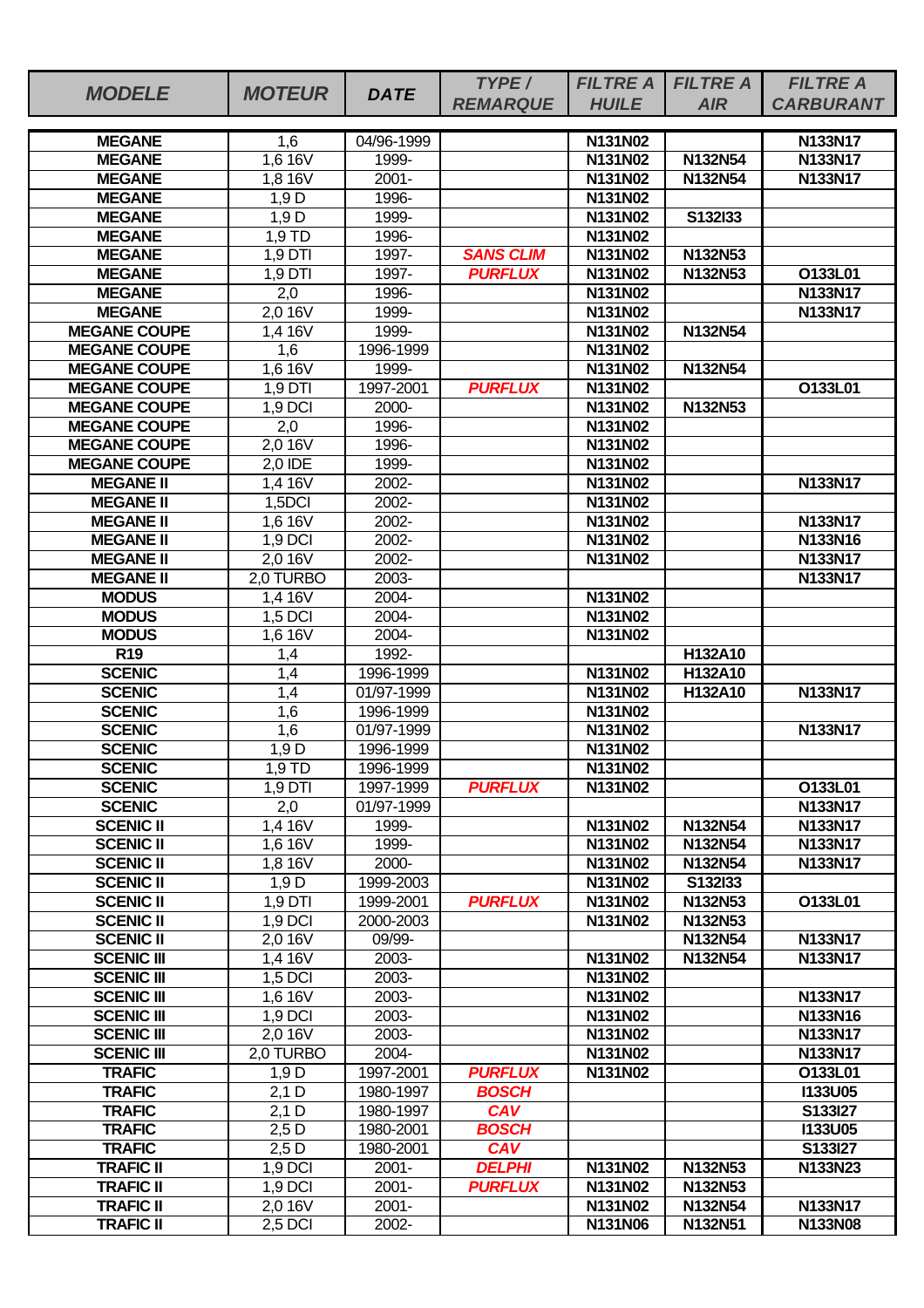| <b>MODELE</b>                        | <b>MOTEUR</b>    | <b>DATE</b>        | TYPE/<br><b>REMARQUE</b> | <b>FILTRE A</b><br><b>HUILE</b> | <b>FILTRE A</b><br><b>AIR</b>    | <b>FILTRE A</b><br><b>CARBURANT</b> |  |  |  |  |
|--------------------------------------|------------------|--------------------|--------------------------|---------------------------------|----------------------------------|-------------------------------------|--|--|--|--|
|                                      |                  |                    |                          |                                 |                                  |                                     |  |  |  |  |
| <b>TWINGO</b><br><b>TWINGO</b>       | 1,1              | 1996-<br>1993-1996 |                          | N131N02                         |                                  | <b>N133N17</b>                      |  |  |  |  |
| <b>TWINGO</b>                        | 1,2<br>1,2       | 1996-              |                          |                                 |                                  | <b>N133N17</b>                      |  |  |  |  |
| <b>VEL SATIS</b>                     | 2,0 TURBO        | 2002-              |                          | N131N02                         |                                  |                                     |  |  |  |  |
| <b>VEL SATIS</b>                     | 2,2 DCI          | 2002-              |                          | N131N06                         |                                  | N133N16                             |  |  |  |  |
| <b>VEL SATIS</b>                     | 3,0 DCI          | $2001 -$           |                          |                                 |                                  | N133N16                             |  |  |  |  |
| <b>VEL SATIS</b>                     | 3,5 V6           | $2001 -$           |                          | M131A13                         |                                  |                                     |  |  |  |  |
| <b>ROVER</b>                         |                  |                    |                          |                                 |                                  |                                     |  |  |  |  |
| 114 D                                | $1,4$ D          | 1992-1994          |                          | T131A19                         |                                  | N133N30                             |  |  |  |  |
| 115 D                                | $1,5$ D          | 1994-              |                          | T131A19                         | N132N48                          | N133N30                             |  |  |  |  |
| 213                                  | 1,3              | 1985-1989          |                          | H131A02                         | H132A06                          | H133A05                             |  |  |  |  |
| 216                                  | 1,6              | 1989-              |                          | M131A13                         | H132A00                          | H133A20                             |  |  |  |  |
| $\overline{216}$                     | 1,6 16V          | 1996-              |                          | M131A13                         | H132A00                          | H133A20                             |  |  |  |  |
| 218D                                 | $1,8$ D          | 1991-1995          |                          | T131A19                         |                                  |                                     |  |  |  |  |
| 218 TD                               | 1,8 TD           | 1991-1995          |                          | T131A19                         |                                  |                                     |  |  |  |  |
| 220                                  | $2,0$ D          | 1996-              |                          | H131A10                         | H132A41                          |                                     |  |  |  |  |
| 25                                   | 2,0 TD           | 2000-              |                          |                                 | H132A41                          |                                     |  |  |  |  |
| <b>25 STREETWISE</b>                 | 2,0TD            | 2003-              |                          |                                 | H132A41                          |                                     |  |  |  |  |
| 414                                  | 1,4              | 1995-              |                          |                                 | H132A41                          |                                     |  |  |  |  |
| 414                                  | 1,4 16V          | 1995-              |                          |                                 | H132A41                          |                                     |  |  |  |  |
| 416                                  | 1,6              | 1990-              |                          | M131A13                         | H132A00                          | H133A20                             |  |  |  |  |
| 416<br>416                           | 1,6 16V          | 1995-              | <b>MOT HONDA</b>         | M131A13                         | H132A30                          | H133A33                             |  |  |  |  |
| 418                                  | 1,6 16V          | 1995-<br>1996-1998 |                          |                                 | H132A41<br>H132A41               |                                     |  |  |  |  |
| 418 TD                               | 1,8<br>$1,8$ TD  | 1991-1996          |                          | T131A19                         |                                  |                                     |  |  |  |  |
| 420                                  | 2,0              | 1995-              |                          |                                 | H132A41                          |                                     |  |  |  |  |
| 420 TD                               | 2,0 TD           | 1995-              |                          | H131A10                         | H132A41                          | H133A34                             |  |  |  |  |
| 45                                   | 1,4 16V          | 2000-              |                          |                                 | H132A41                          |                                     |  |  |  |  |
| $\overline{45}$                      | 1,6 16V          | 2000-              |                          |                                 | H132A41                          |                                     |  |  |  |  |
| 45                                   | 1,8 16V          | 2000-              |                          |                                 | H132A41                          |                                     |  |  |  |  |
| 45                                   | $2,0$ TD         | 2000-              |                          |                                 | H132A41                          |                                     |  |  |  |  |
| 618                                  | 1,8              | 1996-              |                          |                                 | H132A22                          |                                     |  |  |  |  |
| 620                                  | 2,0              | 1993-1996          |                          |                                 | H132A22                          |                                     |  |  |  |  |
| 620 TI                               | 2,0              | 1994-              |                          |                                 | H132A41                          |                                     |  |  |  |  |
| 620 TD                               | 2.0 TD           | 1994-              |                          | H131A10                         | H132A41                          | H133A34                             |  |  |  |  |
| 623                                  | 2,3              | 1993-              |                          |                                 | H132A22                          |                                     |  |  |  |  |
| 825                                  | 2,5              | 1988-              |                          | H131A08                         | H <sub>132</sub> A <sub>15</sub> | H133A12                             |  |  |  |  |
| 825                                  | $2,5$ D          | 1996-              |                          | H131A10                         |                                  |                                     |  |  |  |  |
| <b>DEFENDER</b>                      | $2,5$ D          | 1990-1995          |                          |                                 |                                  | <b>I133U05</b>                      |  |  |  |  |
| <b>DEFENDER</b>                      | $2,5$ TDI        | 1990-1998          |                          |                                 |                                  | <b>I133U05</b>                      |  |  |  |  |
| <b>DICOVERY</b>                      | $2,5$ D          | 1989-2004          |                          |                                 |                                  | <b>I133U05</b><br><b>I133U05</b>    |  |  |  |  |
| <b>DICOVERY</b><br><b>FREELANDER</b> | $2,5$ TDI<br>1,8 | 1989-1998<br>1998- |                          |                                 | H132A41                          |                                     |  |  |  |  |
| <b>FREELANDER</b>                    | 1,8 16V          | 2000-              |                          |                                 | H132A41                          |                                     |  |  |  |  |
| <b>FREELANDER</b>                    | $2,0$ TD         | 1998-2000          |                          |                                 | H132A41                          |                                     |  |  |  |  |
| <b>LAND ROVER SERIE 90/110</b>       | $2,5$ D          | 1984-1990          |                          |                                 |                                  | S133127                             |  |  |  |  |
| <b>LAND ROVER SERIE 90/110</b>       | 2,5 TD           | 1986-1990          |                          |                                 |                                  | S133I27                             |  |  |  |  |
| <b>MAESTRO</b>                       | $2,0$ D          | 1988-1992          |                          | H131A10                         |                                  |                                     |  |  |  |  |
| <b>MAESTRO</b>                       | 2,0 TD           | 1989-1995          |                          | H131A10                         |                                  |                                     |  |  |  |  |
| <b>METRO</b>                         | 1,0              | 1980-1990          |                          | O131L02                         |                                  |                                     |  |  |  |  |
| <b>METRO</b>                         | 1,3              | 1980-1990          |                          | O131L02                         |                                  |                                     |  |  |  |  |
| <b>METRO</b>                         | $1,4$ D          | 1992-              |                          | T131A19                         |                                  | N133N30                             |  |  |  |  |
| <b>MG ZR</b>                         | 2,0 TD           | 2002-              |                          |                                 | H132A41                          |                                     |  |  |  |  |
| <b>MG ZS</b>                         | 2,0 TD           | 2002-              |                          |                                 | H132A41                          |                                     |  |  |  |  |
| <b>MINI MK II</b>                    | 1,3              | 1992-              |                          | O131L02                         |                                  |                                     |  |  |  |  |
| <b>MINI MKII</b>                     | 1,3 TURBO        | 1992-              |                          | O131L02                         |                                  |                                     |  |  |  |  |
| <b>MONTEGO</b>                       | 2,0 TD           | 1988-1995          |                          | H131A10                         |                                  |                                     |  |  |  |  |
| <b>RANGE ROVER</b>                   | 2,4 D            | 1986-1990          |                          |                                 |                                  | <b>I133U05</b>                      |  |  |  |  |